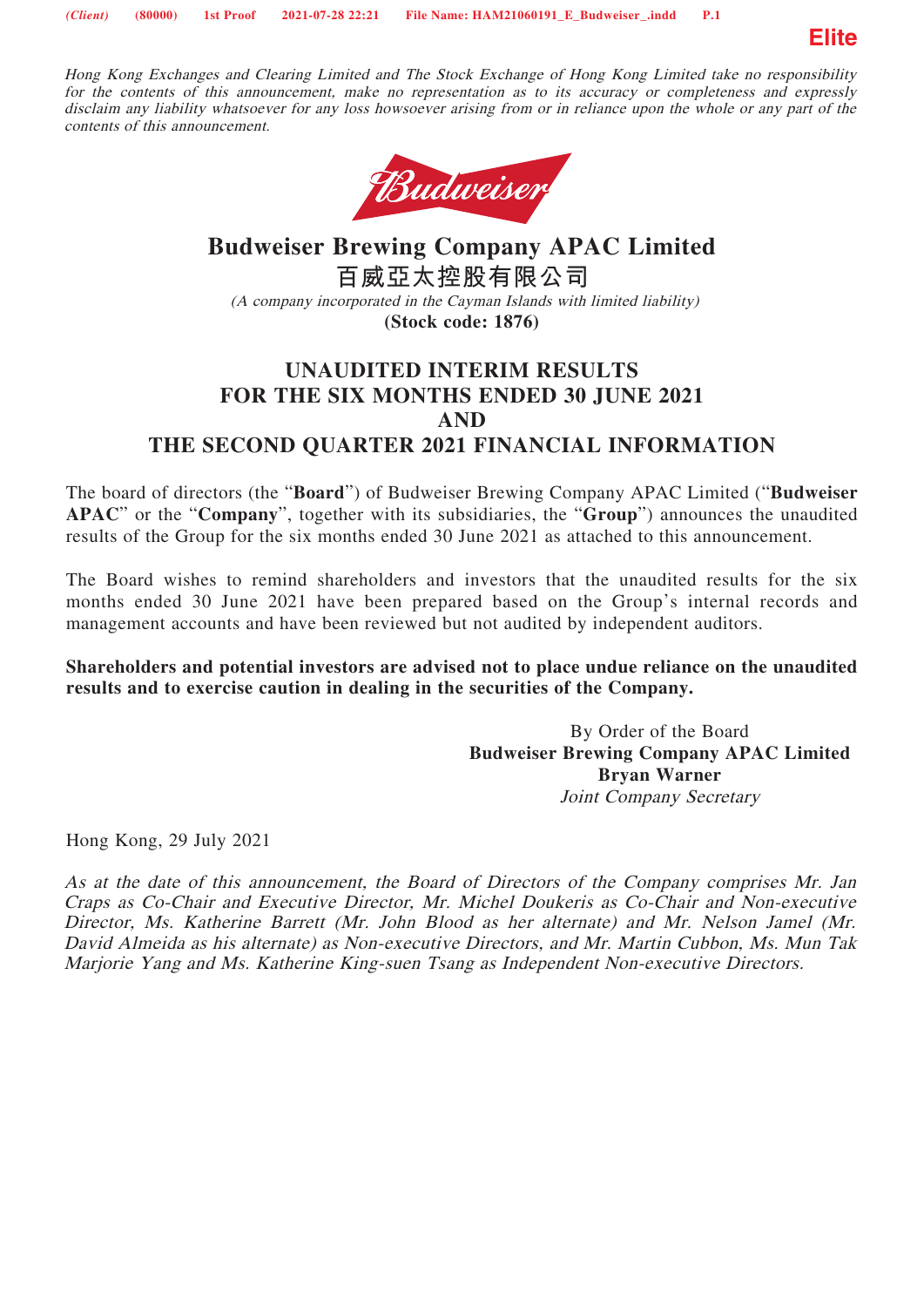

Hong Kong / 29 July 2021 / 7.00am HKT

# **Budweiser APAC Reports Six Months 2021 Results**

*"In the first half of 2021, we maintained the healthy momentum from the first quarter with double-digit growth in volume, revenue, and EBITDA. Strong revenue per hl growth across our key markets was attributed to our strategic focus on premiumization, digital transformation and expansion, despite remaining COVID restrictions. We accelerated the growth of our Premium and Super Premium portfolio in all our key markets while further diversifying and expanding our channel and geographic reach through our route-to-market strategy.*

*We also continued to make significant progress in achieving our 2025 Sustainability Goals, so much so that we launched a green financing loan which links our financial metrics with our sustainability achievements." – Jan Craps, CEO and Co-Chair.*

# **Volumes 45,881 thousand hl beer +18.4%1**

Total volumes increased by 18.4% in 1H21, driven by strong Lunar New Year and start-of-summer commercial campaigns and complemented by successful innovation launches.

# **Cost of Sales (CoS) 1,599 million USD +18.0%**

CoS increased by 18.0% and CoS per hl improved by 0.4% in 1H21, below volumes and inflation, respectively as a result of operational efficiencies.

# **Normalized Effective Tax Rate (ETR) 33.7%**

Normalized ETR decreased from 38.7% in 1H20 to 33.7% in 1H21, primarily driven by withholding taxes on dividend payments and country mix in 1H20.

# **Normalized EPS3 3.93 cents USD**

Normalized EPS increased from 1.68 cents USD in 1H20 to 3.93 cents USD in 1H21. Basic and diluted EPS increased from 1.40 cents USD in 1H20 to 3.80 cents USD in 1H21.

# **Revenue 3,477 million USD +26.0%**

Revenue grew by 26.0% and Revenue per hl grew 6.4% in 1H21, driven by continued, double digit growth in our premium and super premium portfolio, supplemented by favorable brand and pack mix.

# **Normalized EBITDA2 1,155 million USD +53.0%**

Normalized EBITDA improved by 53.0% in 1H21. Normalized EBITDA margin improved 589bps and reached 33.2% driven by top-line growth ahead of cost of sales escalation.

# **Normalized Profit 520 million USD**

Normalized profit attributable to equity holders of Budweiser APAC increased from 222 million USD in 1H20 to 520 million USD in 1H21 due to the increase in our normalized EBITDA coupled with decreased net financing costs primarily driven by favorable currency effects. Profit attributable to equity holders of Budweiser APAC increased from 185 million USD in 1H20 to 503 million USD in 1H21.

Please refer to page 2 of this press release for footnotes 1 to 3 and to the end of this press release for important notes and disclaimers.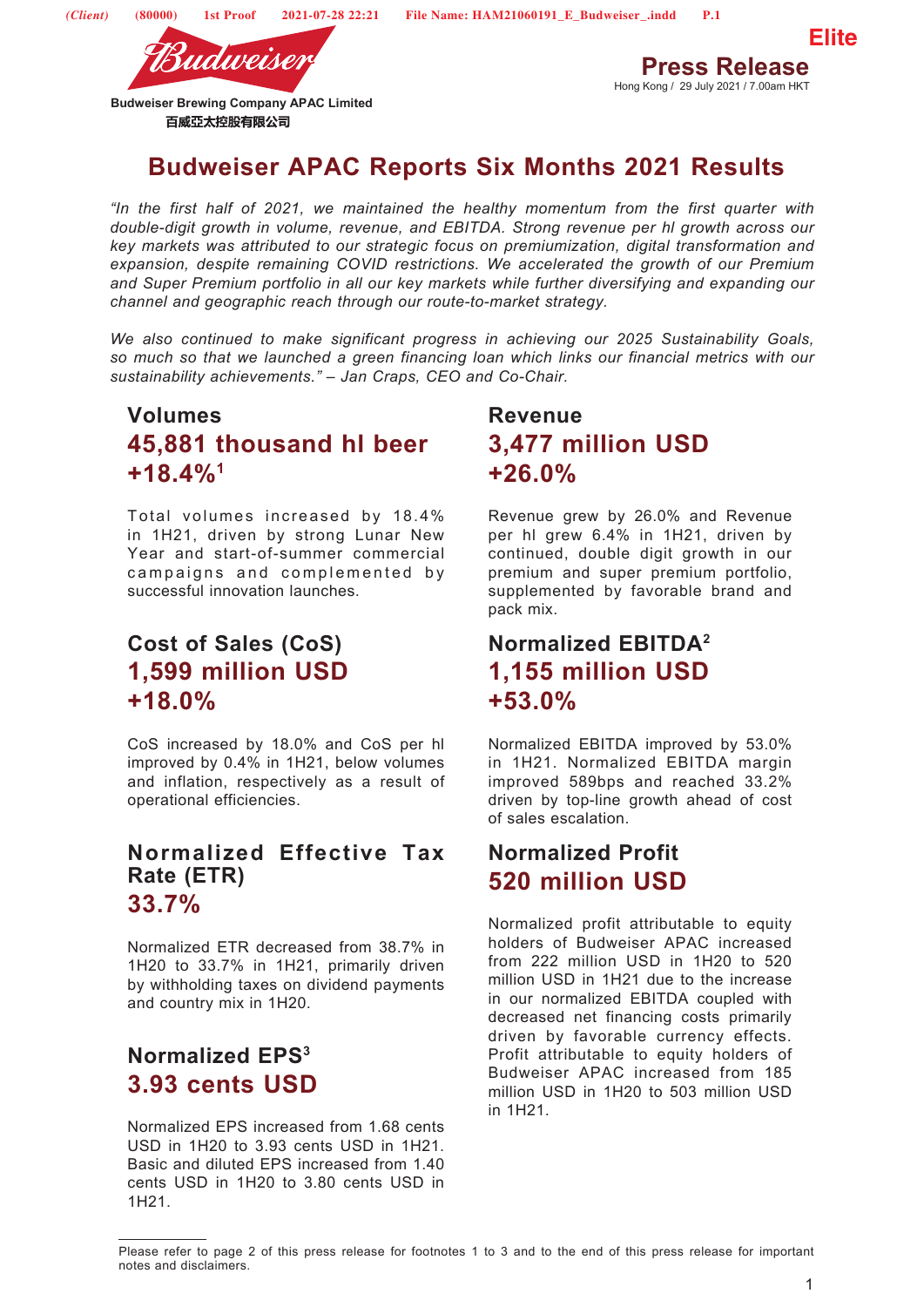

**Press Release** Hong Kong / 29 July 2021 / 7.00am HKT

**Elite**

**Budweiser Brewing Company APAC Limited**  百威亞太控股有限公司

#### **Figure 1. Consolidated performance (million USD)**

|                                                                                                             | 1H <sub>21</sub> | 1H <sub>20</sub> | Organic<br>growth <sup>1</sup> |
|-------------------------------------------------------------------------------------------------------------|------------------|------------------|--------------------------------|
| <b>Total volumes (thousand his)</b>                                                                         | 45,881           | 38,733           | $18.4\%$                       |
| <b>Revenue</b>                                                                                              | 3,477            | 2,575            | 26.0%                          |
| <b>Gross profit</b>                                                                                         | 1,878            | 1,327            | 33.7%                          |
| Gross margin                                                                                                | 54.0%            | 51.5%            | 313 bps                        |
| Normalized EBITDA <sup>2</sup>                                                                              | 1,155            | 694              | 53.0%                          |
| Normalized EBITDA margin                                                                                    | 33.2%            | 27.0%            | 589 bps                        |
| <b>Normalized EBIT</b>                                                                                      | 795              | 383              | 90.2%                          |
| Normalized EBIT margin                                                                                      | 22.9%            | 14.9%            | 775 bps                        |
| Profit attributable to equity holders of Budweiser APAC<br>Normalized profit attributable to equity holders | 503              | 185              |                                |
| of Budweiser APAC                                                                                           | 520              | 222              |                                |
| Earnings per share (EPS) (cent USD)                                                                         | 3.80             | 1.40             |                                |
| Normalized EPS (cent USD) <sup>3</sup>                                                                      | 3.93             | 1.68             |                                |

Unless otherwise stated, the growth rates presented in this document are based on organic growth figures and refer to unaudited 1H21 and unaudited 2Q21 versus the same period of last year. Please refer to Annex 1 for unaudited 2Q21 financial information, and Annex 2 for further information on the calculation of organic growth<br>figures. Please also refer to the end of this press release for important notes and disclaimers.

<sup>&</sup>lt;sup>2</sup> Normalized EBITDA is a key financial measure regularly monitored by management in managing the Group's performance, capital and funding structure. Normalized EBITDA is calculated by excluding the following effects from profit attributable to equity holders of Budweiser APAC: (i) non-controlling interests; (ii) income tax expense; (iii) share of results of associates; (iv) net finance cost; (v) non-recurring items above EBIT (including nonrecurring costs) and (vi) depreciation, amortization and impairment. Please refer to the "Reconciliation between profit attributable to equity holders of Budweiser APAC and normalized EBITDA" section of this press release for further information.

<sup>3</sup> Normalized EPS calculation uses the normalized profit attributable to equity holders of Budweiser APAC divided by the weighted average number of shares outstanding deducting the shares held in trust held by a trustee (13,220,525,676 shares in 1H21 and 13,220,469,347 shares in 1H20).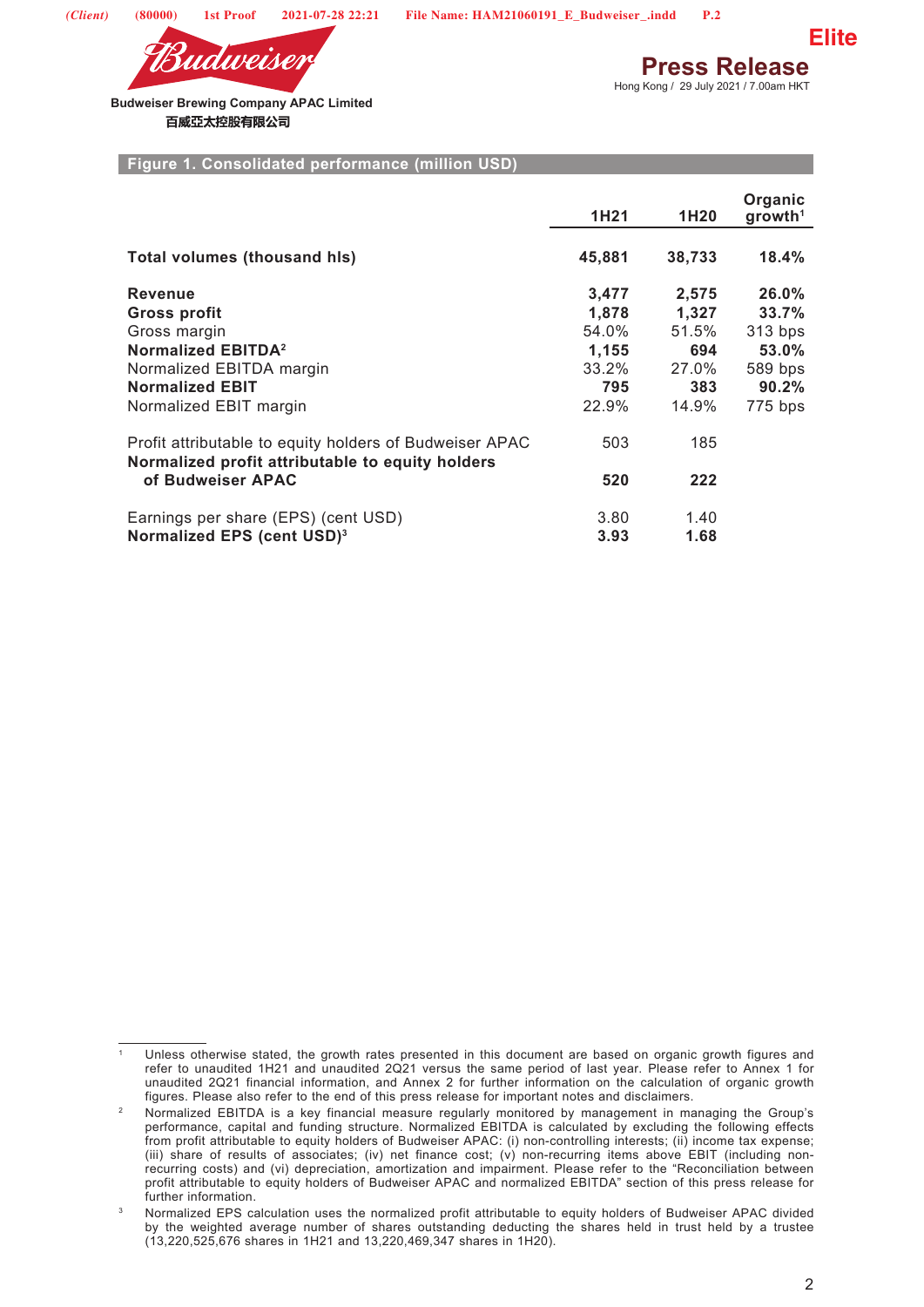

**Press Release** Hong Kong / 29 July 2021 / 7.00am HKT

**Elite**

**Budweiser Brewing Company APAC Limited**  百威亞太控股有限公司

## **MANAGEMENT COMMENTS**

**Momentum in premiumization, digital transformation and expansion continues, delivering strong revenue per hl growth across our key markets despite remaining COVID restrictions.**

In the first half of 2021, our broadened product portfolio enabled us to lead the premium industry across geographies, leveraging underlying trends and capturing emerging business opportunities alike.

Robust revenue growth in 1H21 of 26.0%, or 35.0% on a reported basis after including currency impacts and scope changes, was mainly driven by China performance. Revenue per hl grew across all markets and reached an overall growth of 6.4%, or 14.0% on a reported basis, as a result of continued momentum in the Premium and Super Premium segments. Our normalized EBITDA increased 53.0%, or 66.4% on a reported basis, in 1H21, supported by a volume growth of 18.4%. Our normalized EBITDA margin improved by 589 bps in 1H21.

- In China, we delivered strong growth in the Premium and Super Premium segments, leading to revenue per hl growth of 9.7%, or 17.6% on a reported basis, in the first half of the year. Our 1H21 volumes, revenue, and EBITDA all increased by double-digits year-onyear. Our innovation products, including Budweiser Supreme and ME-X, further boosted our premiumization momentum.
- In **South Korea**, we continued to gain market share through the accelerating performance of Cass and the growing consumer adoption of HANMAC. Additionally, we delivered a double-digit growth in the Premium segment in 1H21 although the industry was facing continued headwinds due to on-going restrictions under COVID.
- In **India**, our volumes and revenue grew by double digits in 1H21 despite an escalating COVID outbreak. We continued to leverage our hero brands, including Budweiser, Corona, and Hoegaarden, to accelerate premiumization.

We made great strides towards our Environmental, Social, and Governance (ESG) goals in 1H21 as we continued to integrate sustainability into all aspects of our business. Our recent signing of USD500 million Sustainability-Linked Revolving Credit Facilities (Green Financing Loan), with the loan's interest rates linked to the achievement of pre-determined ESG targets, will aid in delivering measurable, positive impact to the environment and the communities in which we operate in line with our 2025 Sustainability Goals. These targets incentivize improvement in the four key performance areas of climate action, water stewardship, circular packaging and smart agriculture. By achieving the specific ESG targets, we can generate incremental value while delivering a more sustainable future.

We remain committed to our capital allocation priorities to continue investing for the future – prioritizing investment in organic growth initiatives, followed by strategic inorganic opportunities, to push for continuous growth and value creation for our shareholders. We maintained a strong balance sheet as a result of ongoing financial discipline and cash management coupled with strong operational results. As of 30 June 2021, our available cash and cash equivalents exceeded 1.4 billion USD.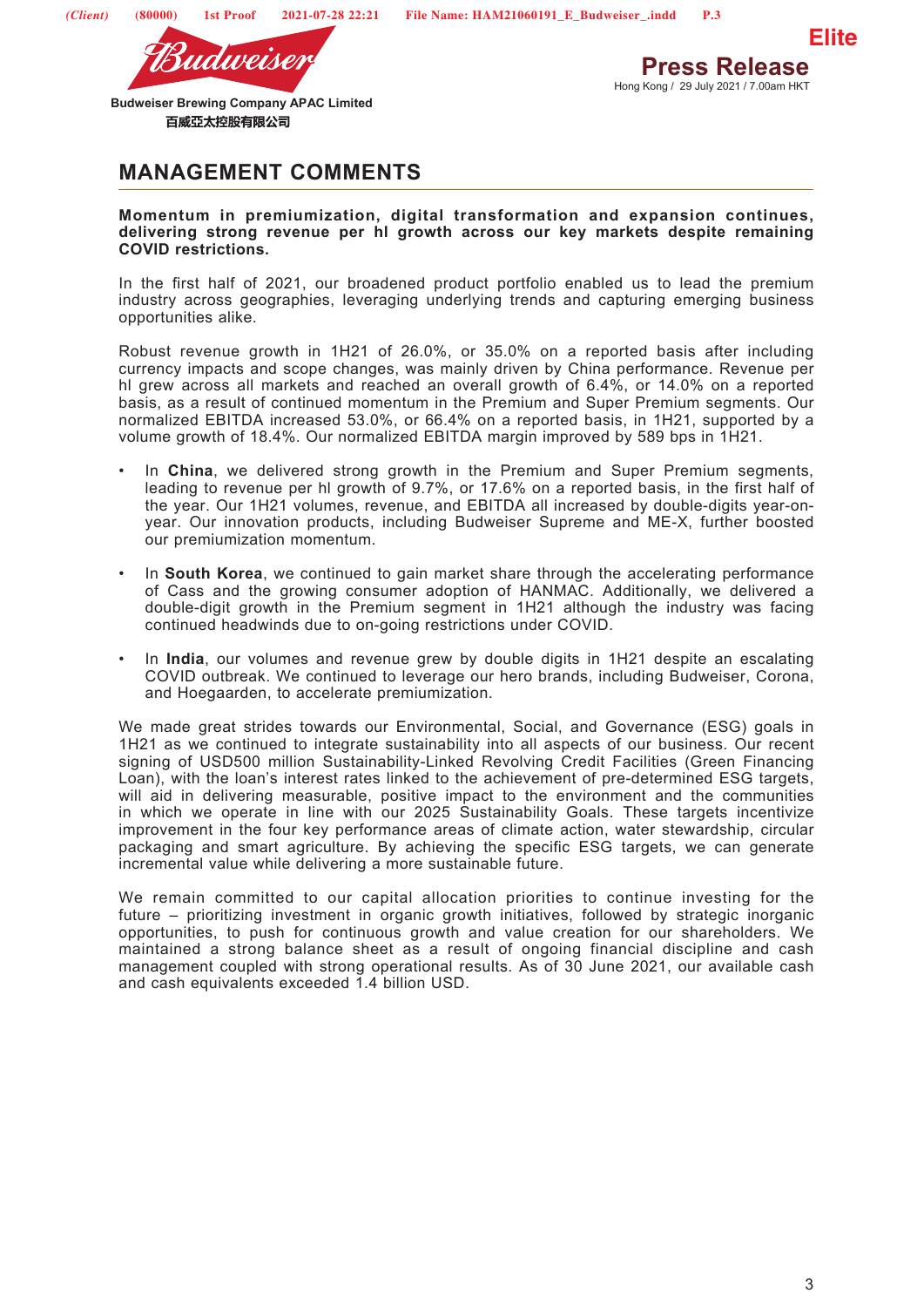

## **BUSINESS REVIEW**

## **APAC WEST**

In 1H21, our revenue in the APAC West region grew by 33.5%, or 42.8% on a reported basis, with volume growth of 21.7% and a revenue per hl increase of 9.7%, or 17.3% on a reported basis. As a result, normalized EBITDA grew 75.1%, or 90.6% on a reported basis.

In 2Q21, revenue grew 5.4%, or 15.2% on a reported basis, despite a 4.1% volume decline due to a high base last year. Our revenue per hl grew 9.8%, or 19.5% on a reported basis, as a result of ongoing premiumization, coupled with a lower base last year, resulting in normalized EBITDA growth of 13.4%, or 26.1% on a reported basis.

## **China**

In 1H21, our volumes recorded a growth of 21.8%. In 2Q21, our volumes declined by 4.5% compared to a high base in 2020 as COVID restrictions eased. With our ongoing efforts, 1H21 revenue grew 33.5%, or 43.1% on a reported basis.

Revenue in 2Q21 grew 4.6%, or 13.8% on a reported basis, which is above the 2Q19 levels, driven by strong revenue per hl performance. In 2Q21, revenue per hl grew 9.5%, or 19.1% on a reported basis, compared to the same period last year and increased by mid-single digits compared with 2Q19. Budweiser, our number 1 brand in the Premium segment, achieved double-digit growth in revenue and volume despite the COVID outbreak in Guangdong. Its growth momentum has been further strengthened by the expansion of Budweiser Supreme in premium Chinese restaurants. Our Super Premium segment also saw double-digit growth, on the back of continued momentum in our existing portfolio coupled with innovations such as Corona Seasalt Guava that target expanding drinking occasions and consumers arising from "She Economy".

With our long-term, unwavering commitment to growing the high-end beer segment in China, we announced plans to build a new craft brewery in Putian, Fujian Province. In addition, we are also expanding our existing brewery in the city to reach 20 million hl capacity to support premium volumes. We expect that our Putian brewery will remain as the largest brewery in Asia upon completion.

In the e-commerce channel, we launched Budweiser ME-X, and successfully engaged consumers with brand ambassador Xiao Zhan in a targeted and premium marketing campaign. During the 618 e-commerce shopping festival, Budweiser ME-X was ranked as the #1 product in the food and beverage category which further accelerates our premiumization journey.

As a result, our normalized EBITDA grew 60.3%, or 73.9% on a reported basis, in 1H21. In 2Q21, our normalized EBTIDA increased by 8.4%, or 20.3% on a reported basis, returning to 2Q19 level.

In the Sustainability arena, we were proud to see that our Wuhan Brewery is poised to become our parent company AB InBev's first brewery globally to achieve the milestone of Carbon Neutrality. In relation to green logistics, the roll-out of additional 30 Electric Vehicle (EV) heavy trucks across our value chain and the delivery of a power storage system at our Foshan brewery enabled a closed loop model for the use of renewable electricity.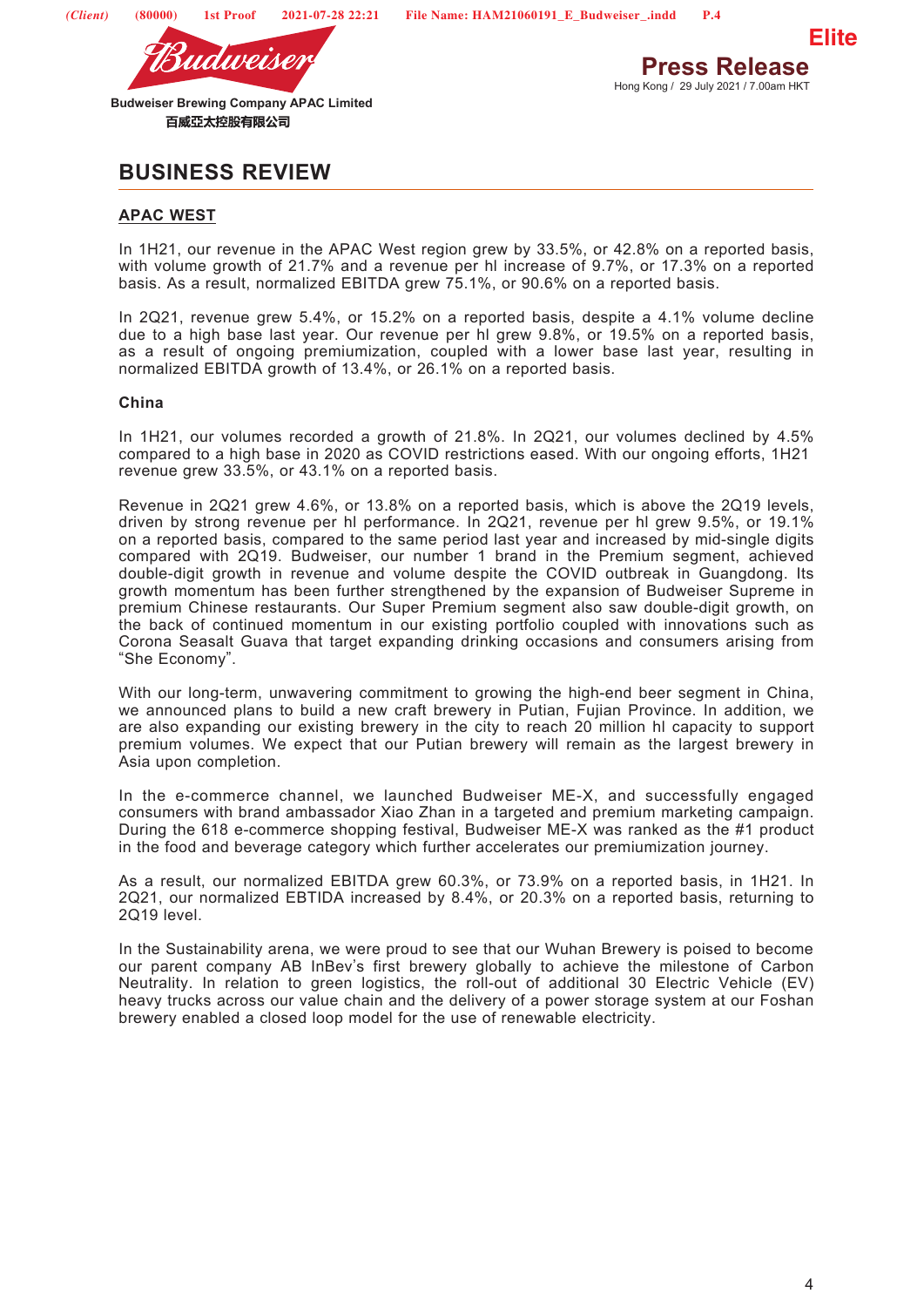



### **India**

India was impacted significantly by a new wave of COVID outbreak. The health and safety of our colleagues and the community remains our key priority. As India battles with COVID, we have pledged our full support to the communities by donating over 300 oxygen concentrators and distributing over 8,000 essential aid kits to communities near to our breweries. The families affected due to COVID were supported with these essential aid kits that consisted of daily essential food and hygiene items across over 50+ villages in the country. We also procured 500,000 surgical masks and added COVID hospital bed capacity. In addition, through the 'Budweiser Stronger Together' social media campaign, we helped address the most pressing consumer needs during the second wave of COVID by leveraging Budweiser APAC's reach to facilitate the locating and deploying of medical resources to individuals in need.

In 2Q21, many state governments have re-imposed restrictions to control COVID outbreak. Despite on-going restrictions, we made new inroads into non-alcoholic offerings which reinforced our Premium and Super Premium portfolio. With the relentless efforts and resilience of our colleagues, our volumes and revenue recorded double-digit growth in both 1H21 and 2Q21 but remained below 2019 levels.

## **APAC EAST**

In 1H21, revenue slightly declined by 0.9%, or increased by 6.8% on a reported basis, with revenue per hl growth of 1.6% from favorable mix mainly offsetting volume decline of 2.4% due to ongoing COVID restrictions. Normalized EBITDA declined by 18.9%, or 12.3% on a reported basis.

In 2Q21, revenue per hl growth accelerated to 2.3% growth year on year, mostly offsetting volume decline of 2.9%. This resulted in slight revenue decline of 0.6%, or up 10.6% on a reported basis, as compared to previous year. Normalized EBITDA declined by 16.7%, or 8.5% on a reported basis under the ongoing COVID restrictions.

## **South Korea**

Led by the success of our recent innovations including 'All New Cass' and our new classic lager, HANMAC, we estimate our volumes outperformed the industry. Volumes declined by low single digits in 2Q21, impacted by ongoing COVID restrictions. Revenue per hl grew low-single digits driven by positive brand and pack mix.

In 2Q21, we also achieved double-digit growth in the Premium segment, led by Budweiser and Hoegaarden. We launched Hoegaarden Botanic and Hoegaarden Pomelo to capture new drinking occasions and further attend to the rising demand for new products and experiences from female consumers.

In South Korea, plastic reduction and circular packaging were two areas of particular focus in 2Q21. Our determination to lead these areas in our industry yielded an increase in return rates for returnable bottles. We aim to ensure 100% of our product is in returnable packaging or made primarily from recycled content by 2025. To that end, we modified the shrink wrap of our products in South Korea, which is expected to save nearly 100 tons of plastic annually.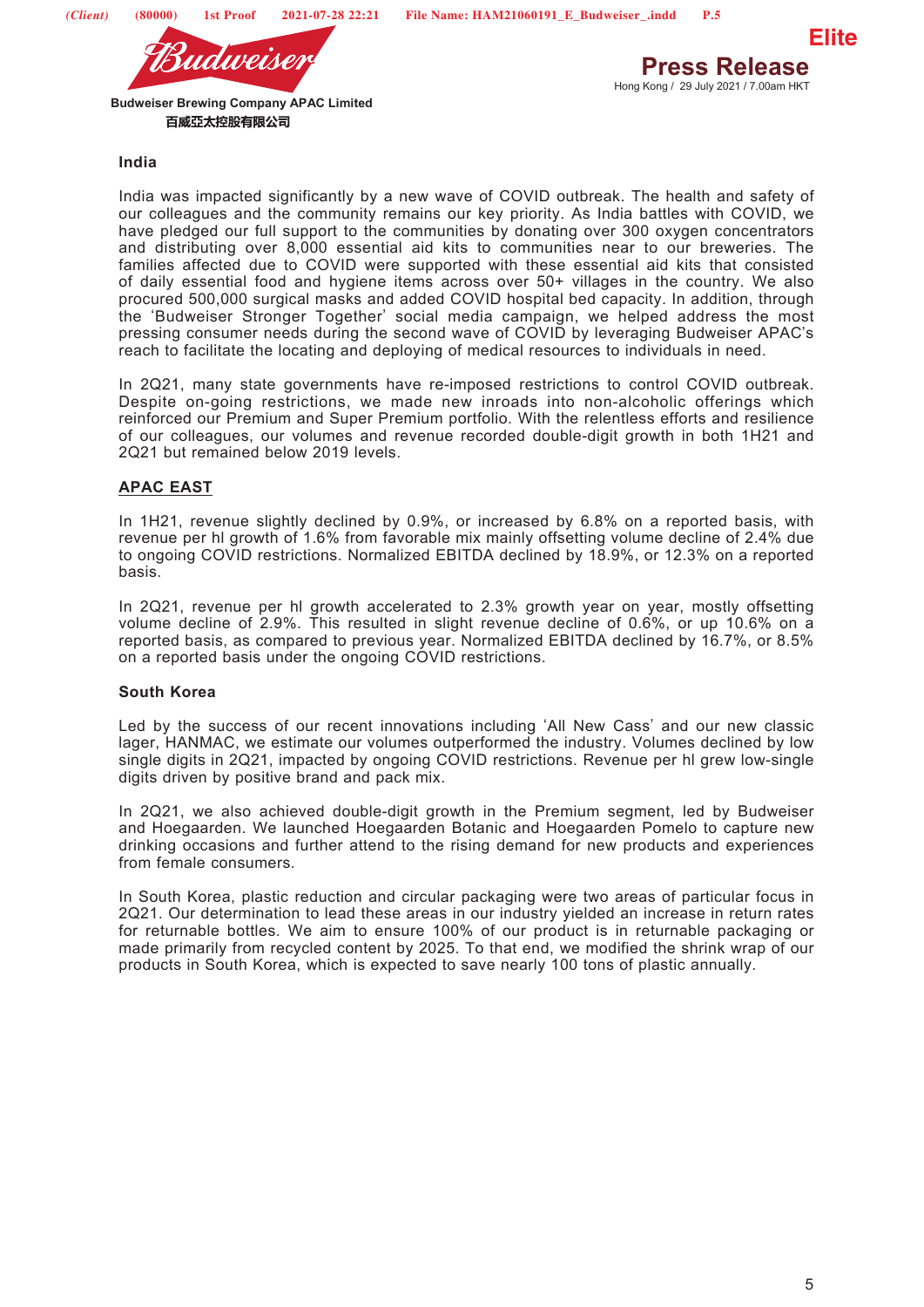

**Press Release** Hong Kong / 29 July 2021 / 7.00am HKT

**Elite**

**Budweiser Brewing Company APAC Limited**  百威亞太控股有限公司

## **BUDWEISER APAC UNAUDITED CONDENSED CONSOLIDATED INTERIM FINANCIAL INFORMATION**

The financial information of the Group has been reviewed by the Audit Committee of the Company and extracted from the Group's unaudited condensed consolidated interim financial statements, which have been reviewed by the Group's external auditor, PricewaterhouseCoopers, in accordance with International Standards on Review Engagement 2410 "Review of Interim Financial Information Performed by the Independent Auditor of the Entity".

#### **UNAUDITED CONDENSED CONSOLIDATED INTERIM INCOME STATEMENT**

|                                                                                                                                          | <b>Notes</b>                | 30 June<br>2021                        | 30 June<br>2020                        |
|------------------------------------------------------------------------------------------------------------------------------------------|-----------------------------|----------------------------------------|----------------------------------------|
|                                                                                                                                          |                             | US\$'million                           | US\$'million                           |
| <b>Revenue</b><br>Cost of sales                                                                                                          | $\mathcal{L}_{\mathcal{L}}$ | 3,477<br>(1,599)                       | 2,575<br>(1, 248)                      |
| <b>Gross profit</b><br><b>Distribution expenses</b><br>Sales and marketing expenses<br>Administrative expenses<br>Other operating income | 3                           | 1,878<br>(255)<br>(671)<br>(224)<br>67 | 1,327<br>(215)<br>(575)<br>(205)<br>51 |
| Profit from operations before non-recurring items<br>Non-recurring items                                                                 | $\overline{4}$              | 795<br>(22)                            | 383<br>(10)                            |
| <b>Profit from operations</b><br>Finance cost<br>Finance income                                                                          |                             | 773<br>(32)<br>18                      | 373<br>(25)<br>9                       |
| <b>Net finance cost</b><br>Share of results of associates                                                                                |                             | (14)<br>17                             | (16)<br>8                              |
| <b>Profit before tax</b><br>Income tax expense                                                                                           | 5                           | 776<br>(258)                           | 365<br>(169)                           |
| Profit for the period                                                                                                                    |                             | 518                                    | 196                                    |
| Profit for the period attributable to:<br>Equity holders of Budweiser APAC<br>Non-controlling interests                                  |                             | 503<br>15                              | 185<br>11                              |
| Earnings per share from profit attributable to<br>the equity holders of Budweiser APAC:<br>Basic earnings per share                      |                             | 3.80                                   | 1.40                                   |
| Diluted earnings per share                                                                                                               | 6<br>6                      | 3.80                                   | 1.40                                   |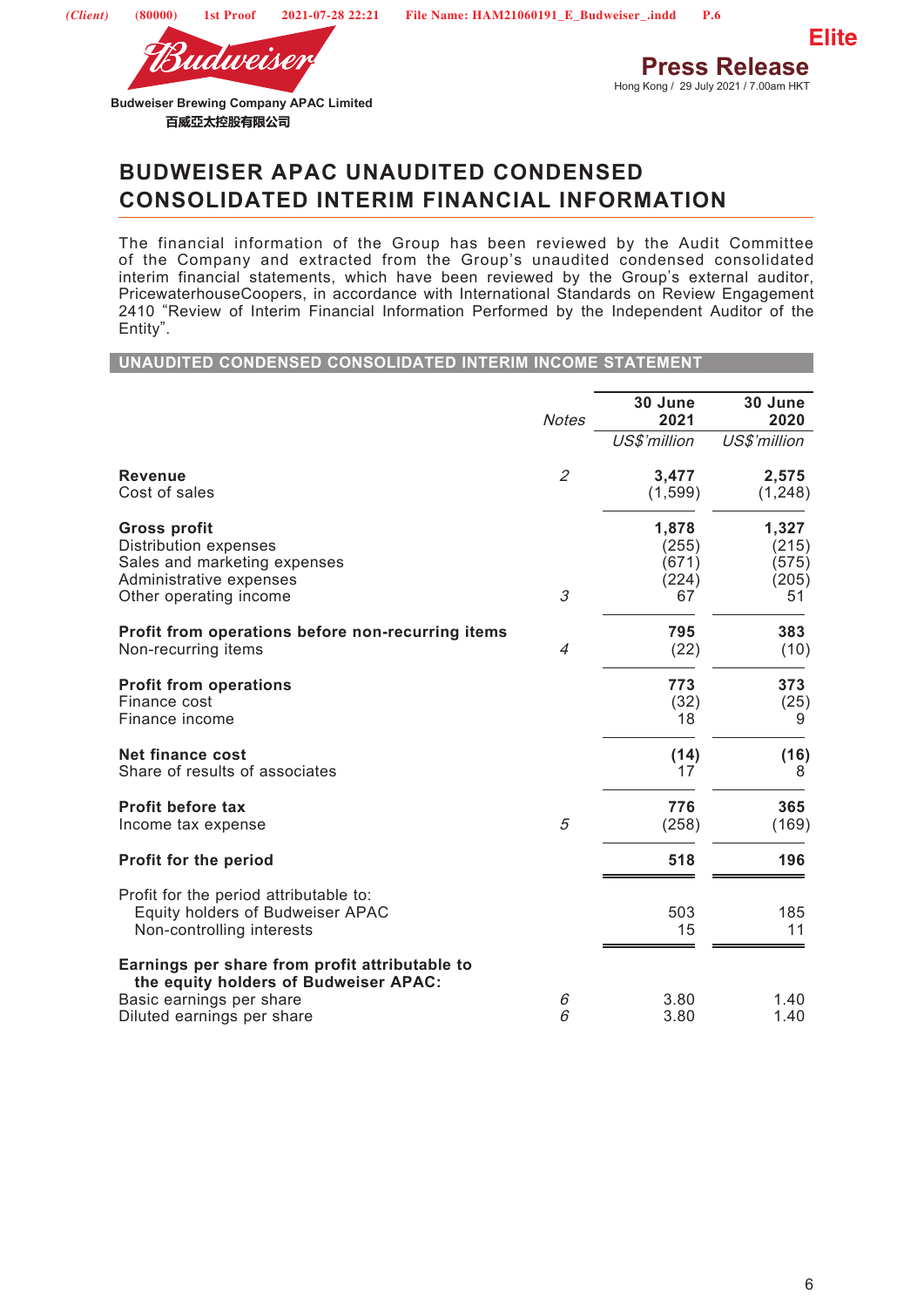



**Press Release**<br>Hong Kong / 29 July 2021 / 7.00am HKT

**Budweiser Brewing Company APAC Limited**  百威亞太控股有限公司

## **UNAUDITED CONDENSED CONSOLIDATED INTERIM STATEMENT OF COMPREHENSIVE INCOME**

|                                                                                                                                                         | 30 June<br>2021 | 30 June<br>2020 |
|---------------------------------------------------------------------------------------------------------------------------------------------------------|-----------------|-----------------|
|                                                                                                                                                         | US\$'million    | US\$'million    |
| Profit for the period                                                                                                                                   | 518             | 196             |
| Other comprehensive (loss)/income:                                                                                                                      |                 |                 |
| Items that may be reclassified subsequently to profit or loss:<br>Exchange differences on translation of foreign operations<br>Gain on cash flow hedges | (133)<br>34     | (291)           |
| Other comprehensive loss, net of tax                                                                                                                    | (99)            | (290)           |
| Total comprehensive income/(loss)                                                                                                                       | 419             | (94)            |
| Total comprehensive income/(loss) of the period attributable to:<br>Equity holders of Budweiser APAC<br>Non-controlling interests                       | 403<br>16       | (104)<br>10     |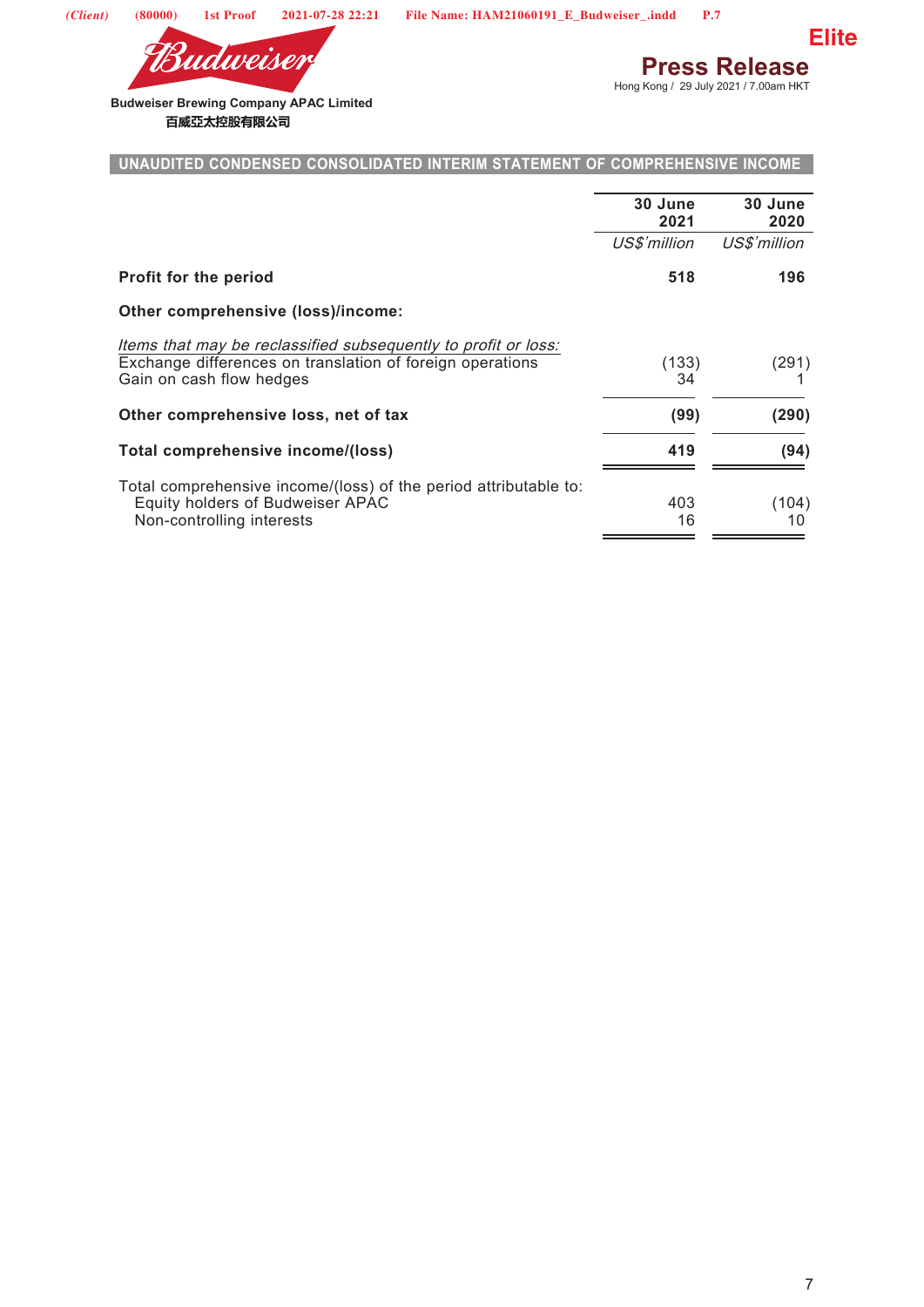

**Press Release**<br>Hong Kong / 29 July 2021 / 7.00am HKT



**Budweiser Brewing Company APAC Limited**  百威亞太控股有限公司

## **UNAUDITED CONDENSED CONSOLIDATED INTERIM STATEMENT OF FINANCIAL POSITION**

|                                                                   | <b>Notes</b>   | 30 June<br>2021 | 31 December<br>2020 |
|-------------------------------------------------------------------|----------------|-----------------|---------------------|
|                                                                   |                | US\$'million    | US\$'million        |
| <b>ASSETS</b><br><b>Non-current assets</b>                        |                |                 |                     |
| Property, plant and equipment                                     |                | 3,660           | 3,716               |
| Goodwill<br>Intangible assets                                     |                | 7,242<br>1,728  | 7,350<br>1,775      |
| Land use rights<br>Investment in associates                       |                | 257<br>437      | 256<br>433          |
| Deferred tax assets                                               |                | 269             | 273                 |
| Trade and other receivables                                       |                | 53              | 54                  |
| <b>Total non-current assets</b>                                   |                | 13,646          | 13,857              |
| <b>Current assets</b>                                             |                |                 |                     |
| Inventories                                                       |                | 449             | 434                 |
| Trade and other receivables<br>Derivatives                        | $\overline{7}$ | 747<br>56       | 534<br>38           |
| Cash pooling deposits to AB InBev                                 |                | 7               | 14                  |
| Cash and cash equivalents<br>Other current assets                 |                | 1,422<br>32     | 1,281<br>31         |
|                                                                   |                |                 |                     |
| <b>Total current assets</b>                                       |                | 2,713           | 2,332               |
| <b>Total assets</b>                                               |                | 16,359          | 16,189              |
| <b>EQUITY AND LIABILITIES</b><br><b>Equity</b>                    |                |                 |                     |
| <b>Issued capital</b><br>Share premium                            |                | 43,591          | 43,591              |
| Capital reserve                                                   |                | (36, 213)       | (36, 213)           |
| Other reserves<br>Retained earnings                               |                | 19<br>3,343     | 103<br>3,204        |
|                                                                   |                |                 |                     |
| <b>Equity attributable to equity holders</b><br>of Budweiser APAC |                | 10,740          | 10,685              |
| Non-controlling interests                                         |                | 74              | 58                  |
| <b>Total equity</b>                                               |                | 10,814          | 10,743              |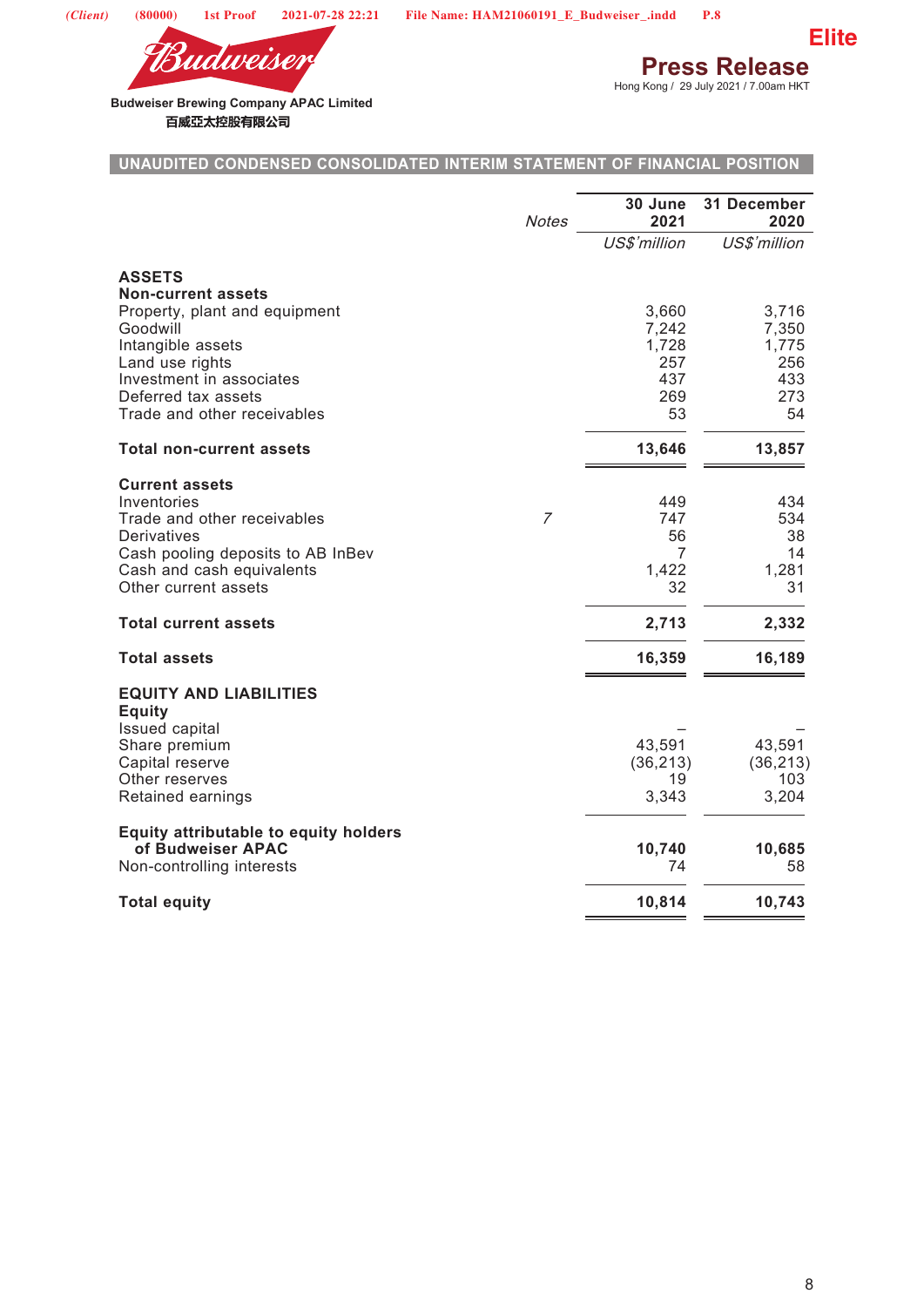



**Press Release**<br>Hong Kong / 29 July 2021 / 7.00am HKT

**Budweiser Brewing Company APAC Limited**  百威亞太控股有限公司

## **UNAUDITED CONDENSED CONSOLIDATED INTERIM STATEMENT OF FINANCIAL POSITION**

|                                                                           | <b>Notes</b> | 30 June<br>2021 | 31 December<br>2020 |
|---------------------------------------------------------------------------|--------------|-----------------|---------------------|
|                                                                           |              | US\$'million    | US\$'million        |
| <b>Non-current liabilities</b>                                            |              |                 |                     |
| Interest-bearing loans and borrowings<br>Deferred tax liabilities         |              | 48<br>463       | 37<br>481           |
| Trade and other payables                                                  |              | 30              | 28                  |
| Provisions                                                                |              | 132             | 131                 |
| Income tax payable                                                        |              | 105             | 105                 |
| Other non-current liabilities                                             |              | 32              | 27                  |
| <b>Total non-current liabilities</b>                                      |              | 810             | 809                 |
| <b>Current liabilities</b>                                                |              |                 |                     |
| <b>Bank overdrafts</b>                                                    |              | 17              | 17                  |
| Cash pooling loans from AB InBev<br>Interest-bearing loans and borrowings |              | 34<br>179       | 34<br>147           |
| Trade and other payables                                                  | 8            | 2,794           | 2,655               |
| Payables with AB InBev                                                    | 8            | 132             | 142                 |
| Consigned packaging and contract liabilities                              | 8            | 1,322           | 1,449               |
| <b>Derivatives</b>                                                        |              | 8               | 20                  |
| Provisions                                                                |              | 22              | 17                  |
| Income tax payable                                                        |              | 227             | 156                 |
| <b>Total current liabilities</b>                                          |              | 4,735           | 4,637               |
| <b>Total equity and liabilities</b>                                       |              | 16,359          | 16,189              |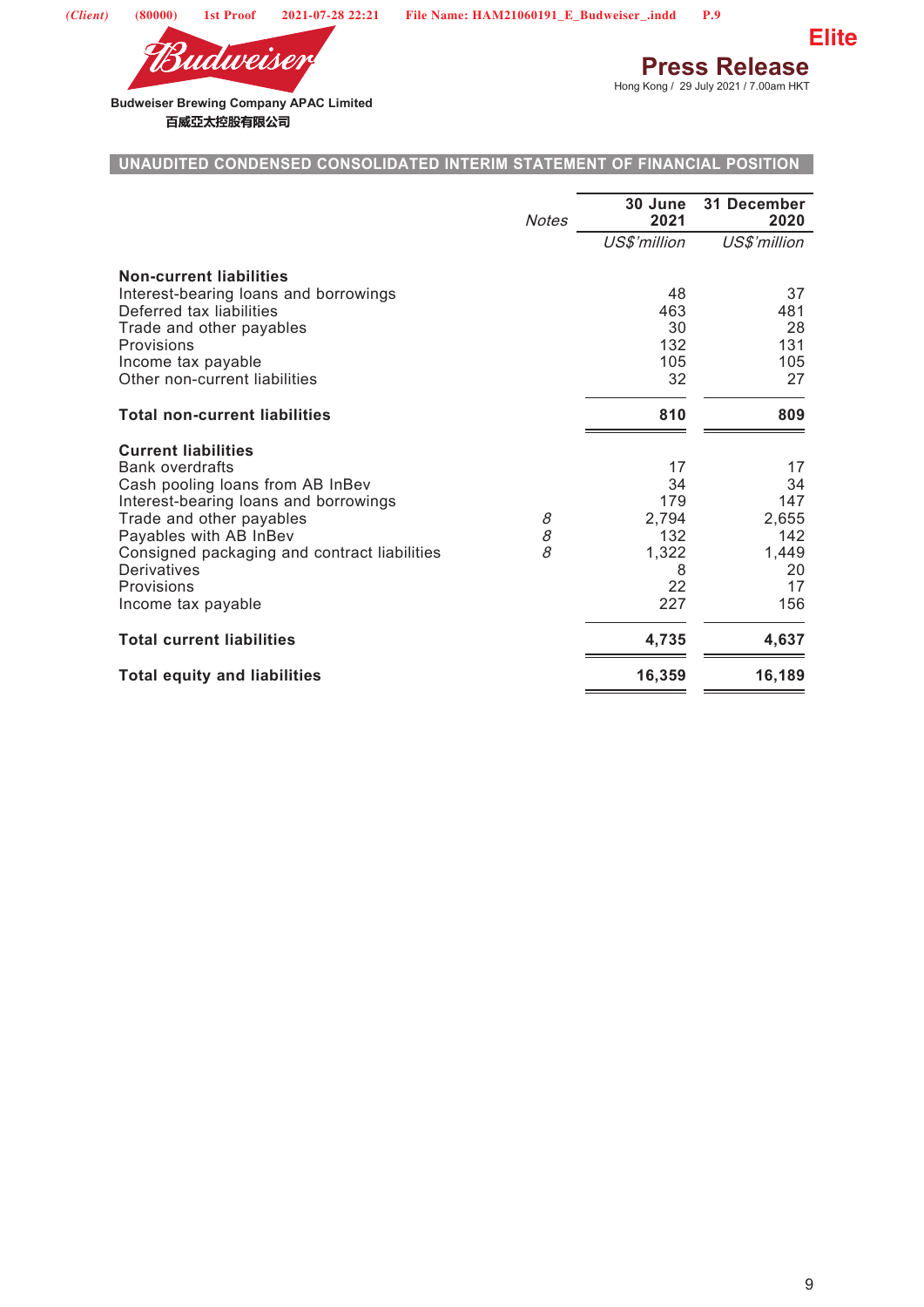



Hong Kong / 29 July 2021 / 7.00am HKT

**Budweiser Brewing Company APAC Limited**  百威亞太控股有限公司

# **NOTES TO UNAUDITED CONDENSED CONSOLIDATED INTERIM FINANCIAL INFORMATION**

## **1. General Information and Basis of Presentation**

## **1.1 General information**

The Company was incorporated in the Cayman Islands on 10 April 2019 as an exempted company with limited liability under the laws of the Cayman Islands. The address of the Company's registered office is Cricket Square, Hutchins Drive, PO Box 2681 Grand Cayman, KY1-1111, Cayman Islands. The Company's shares were listed on The Stock Exchange of Hong Kong Limited on 30 September 2019.

The Company is an investment holding company. The Group is principally engaged in the brewing and distribution of beer in the Asia Pacific region.

The immediate parent company of the Group is AB InBev Brewing Company (APAC) Limited which is a private company incorporated in the United Kingdom.

The ultimate parent company of the Group is Anheuser-Busch InBev SA/NV (referred to as "AB InBev"), which is a publicly traded company (Euronext: ABI) based in Leuven, Belgium, with secondary listings on the Mexico (MEXBOL: ANB) and South Africa (JSE: ANH) stock exchanges and with American Depositary Receipts on the New York Stock Exchange (NYSE: BUD).

### **1.2 Basis of presentation**

These unaudited condensed consolidated interim financial statements for the six months ended 30 June 2021 have been prepared in accordance with International Accounting Standard 34 Interim Financial Reporting issued by the International Accounting Standard Board (the "IASB"). They do not include all of the information required for full annual financial statements and should be read in conjunction with the consolidated financial statements of the Company as at and for the year ended 31 December 2020 and any public announcements made by the Group during the interim reporting period.

The accounting policies adopted are consistent with those of the previous financial year and corresponding interim reporting period.

A number of new or amended standards became applicable for the current reporting period. These standards did not have any impact on the Group's accounting policies and did not require retrospective adjustments.

In line with many other Fast Moving Consumer Goods companies, the Group intentionally maintains a net current liabilities position as part of its business model despite strong operating cash flows. Therefore, the Group's net current liabilities position is not indicative of any going concern issues, and the unaudited condensed consolidated interim financial statements have been prepared on a going concern basis.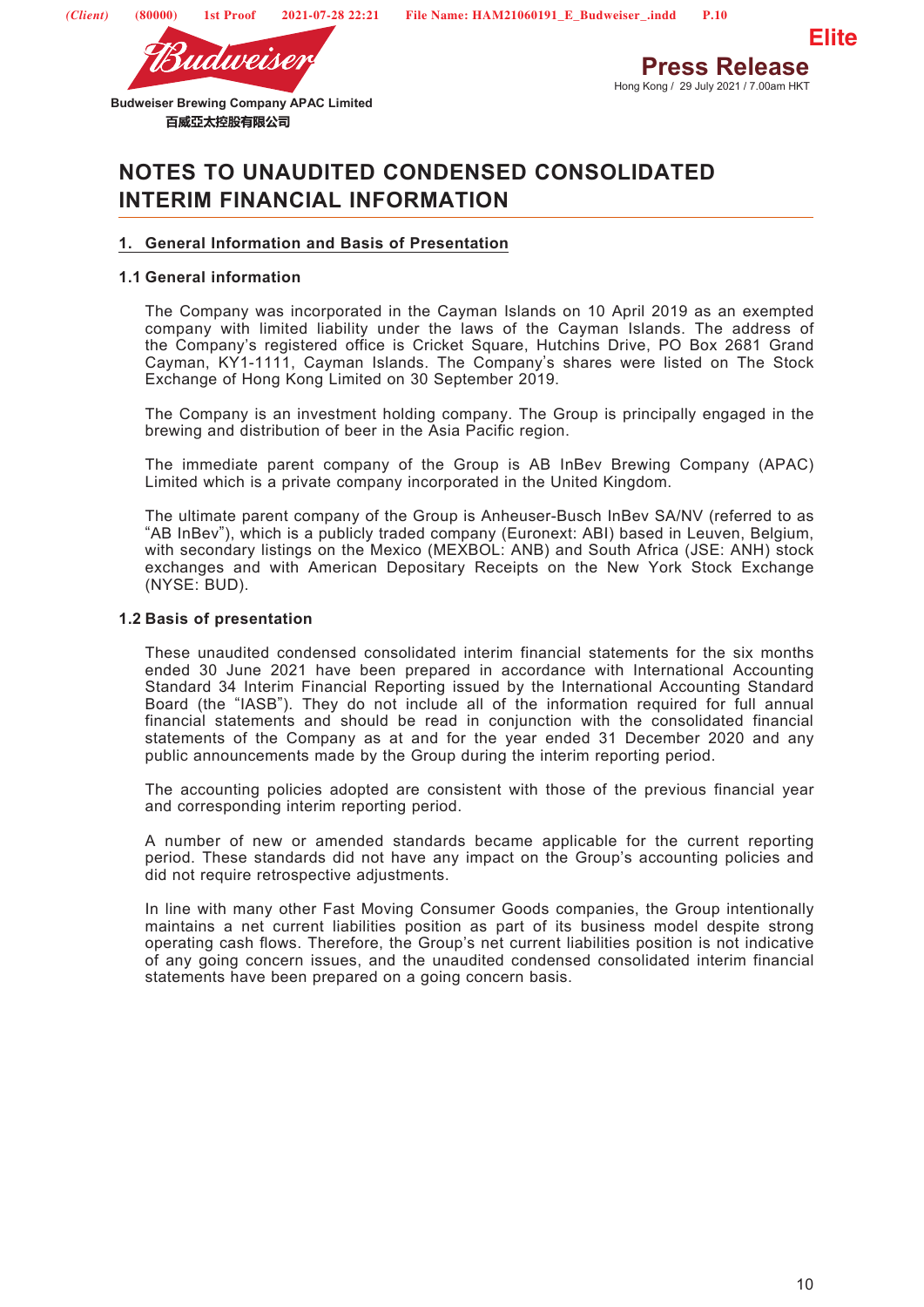



## **2. Segment information**

Segment information is presented by geographical segments, consistent with the information available to and regularly evaluated by the chief operating decision maker.

The Group operates its business through two geographic regions: Asia Pacific East (primarily South Korea, Japan and New Zealand) and Asia Pacific West (China, India, Vietnam and exports elsewhere in Asia Pacific), which are the Group's two reportable segments for financial reporting purposes. Regional and operating management is responsible for managing performance, underlying risks and effectiveness of operations. Management uses performance indicators such as Normalized EBITDA as measures of segment performance and to make decisions regarding allocation of resources.

All figures in the tables below are stated in million US dollar, except volumes (thousand hectoliter) and Normalized EBITDA margin (in %).

### **For the six months ended 30 June 2021 and 2020**

|                                                                                                                                           |                              |                              |                                   | <b>Asia Pacific</b>             |                                            |                                          |
|-------------------------------------------------------------------------------------------------------------------------------------------|------------------------------|------------------------------|-----------------------------------|---------------------------------|--------------------------------------------|------------------------------------------|
|                                                                                                                                           |                              | East                         |                                   | West                            |                                            | <b>Total</b>                             |
|                                                                                                                                           |                              | 30 June                      |                                   | 30 June                         |                                            | 30 June                                  |
|                                                                                                                                           | 2021                         | 2020                         | 2021                              | 2020                            | 2021                                       | 2020                                     |
| Volumes<br>Revenue <sup>4</sup><br><b>Normalized EBITDA</b><br>Normalized EBITDA margin %<br>Depreciation, amortization<br>and impairment | 5,129<br>596<br>143<br>24.0% | 5,256<br>558<br>163<br>29.2% | 40,752<br>2,881<br>1,012<br>35.1% | 33,477<br>2,017<br>531<br>26.3% | 45,881<br>3,477<br>1,155<br>33.2%<br>(360) | 38,733<br>2,575<br>694<br>27.0%<br>(311) |
| <b>Normalized profit</b><br>from operations<br>(Normalized EBIT)<br>Non-recurring items (Note 4)                                          |                              |                              |                                   |                                 | 795<br>(22)                                | 383<br>(10)                              |
| <b>Profit from operations (EBIT)</b><br>Net finance cost<br>Share of results of associates<br>Income tax expense                          |                              |                              |                                   |                                 | 773<br>(14)<br>17<br>(258)                 | 373<br>(16)<br>8<br>(169)                |
| <b>Profit for the period</b>                                                                                                              |                              |                              |                                   |                                 | 518                                        | 196                                      |
| Segment assets (non-current)<br>Gross capex                                                                                               | 5,622<br>51                  | 5,278<br>9                   | 8,024<br>215                      | 7,485<br>184                    | 13,646<br>266                              | 12,763<br>193                            |

Revenue represents sales of beer products recognized at a point of time.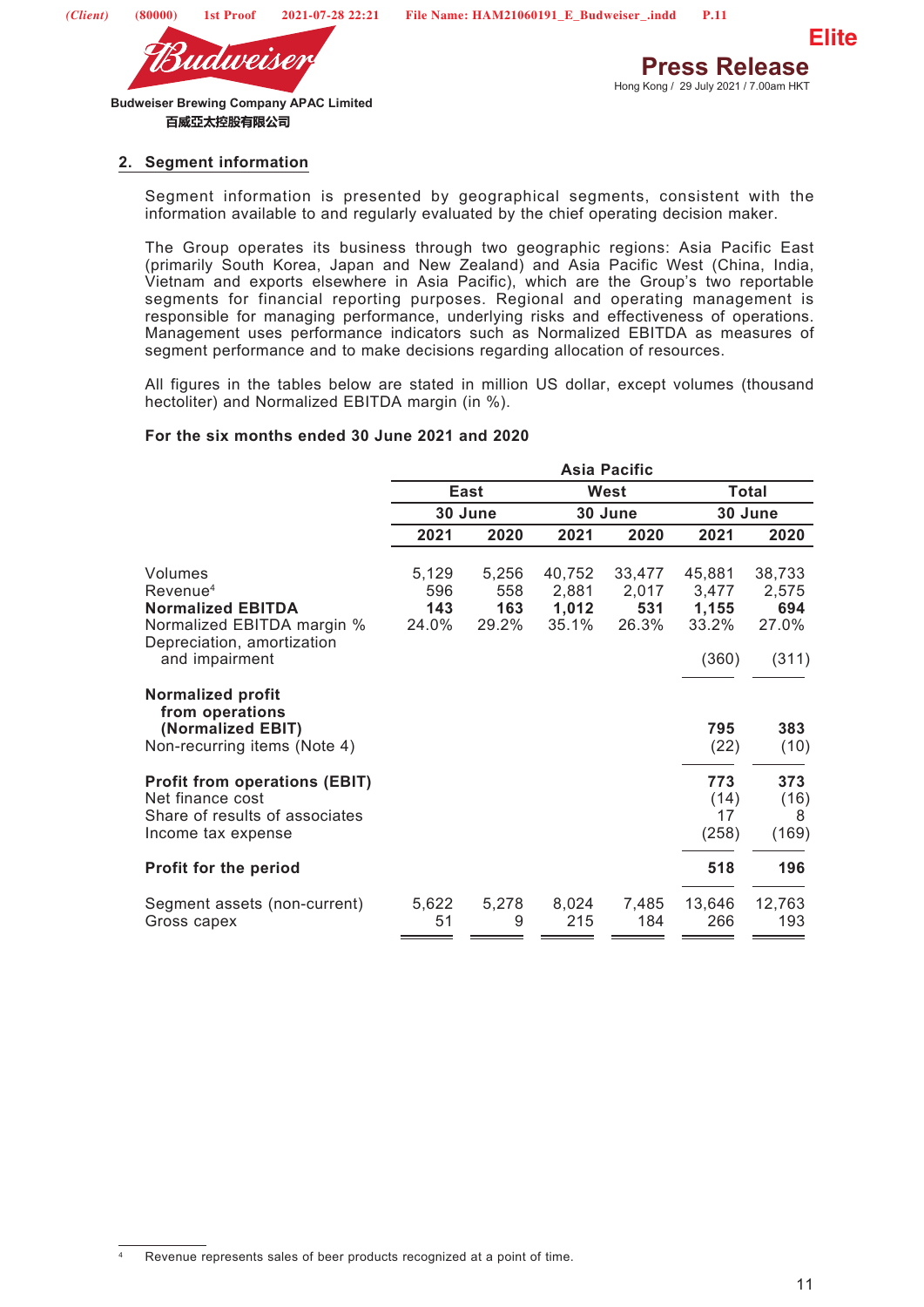

> Normalized EBITDA is a key financial measure regularly monitored by management in managing the Group's performance, capital and funding structure. Normalized EBITDA is calculated by excluding the following effects from profit attributable to equity holders of Budweiser APAC: (i) non-controlling interests; (ii) income tax expense; (iii) share of results of associates; (iv) net finance cost; (v) non-recurring items above EBIT (including nonrecurring costs) and (vi) depreciation, amortization and impairment.

> Normalized EBITDA and normalized EBIT are not accounting measures under International Financial Reporting Standards (the "IFRS") by the IASB and should not be considered as an alternative to profit attributable to equity holders of Budweiser APAC as a measure of operational performance, or an alternative to cash flow as a measure of liquidity. Normalized EBITDA and normalized EBIT do not have a standard calculation method and the Group's definition of normalized EBITDA and normalized EBIT may not be comparable to that of other companies.

> The reconciliation between profit attributable to equity holders of Budweiser APAC and normalized EBITDA is as follows:

|                                                                                      | 30 June<br>2021 | 30 June<br>2020 |
|--------------------------------------------------------------------------------------|-----------------|-----------------|
|                                                                                      | US\$'million    | US\$'million    |
| Profit attributable to equity holders of Budweiser APAC<br>Non-controlling interests | 503<br>15       | 185<br>11       |
| <b>Profit for the period</b>                                                         | 518             | 196             |
| Income tax expense (excluding non-recurring)                                         | 263             | 142             |
| Share of results of associates                                                       | (17)            | (8)             |
| Net finance cost                                                                     | 14              | 16              |
| Non-recurring income tax (benefit)/expense                                           | (5)             | 27              |
| Non-recurring items above EBIT                                                       | 22              | 10              |
| <b>Normalized EBIT</b>                                                               | 795             | 383             |
| Depreciation and amortization                                                        | 360             | 311             |
| <b>Normalized EBITDA</b>                                                             | 1,155           | 694             |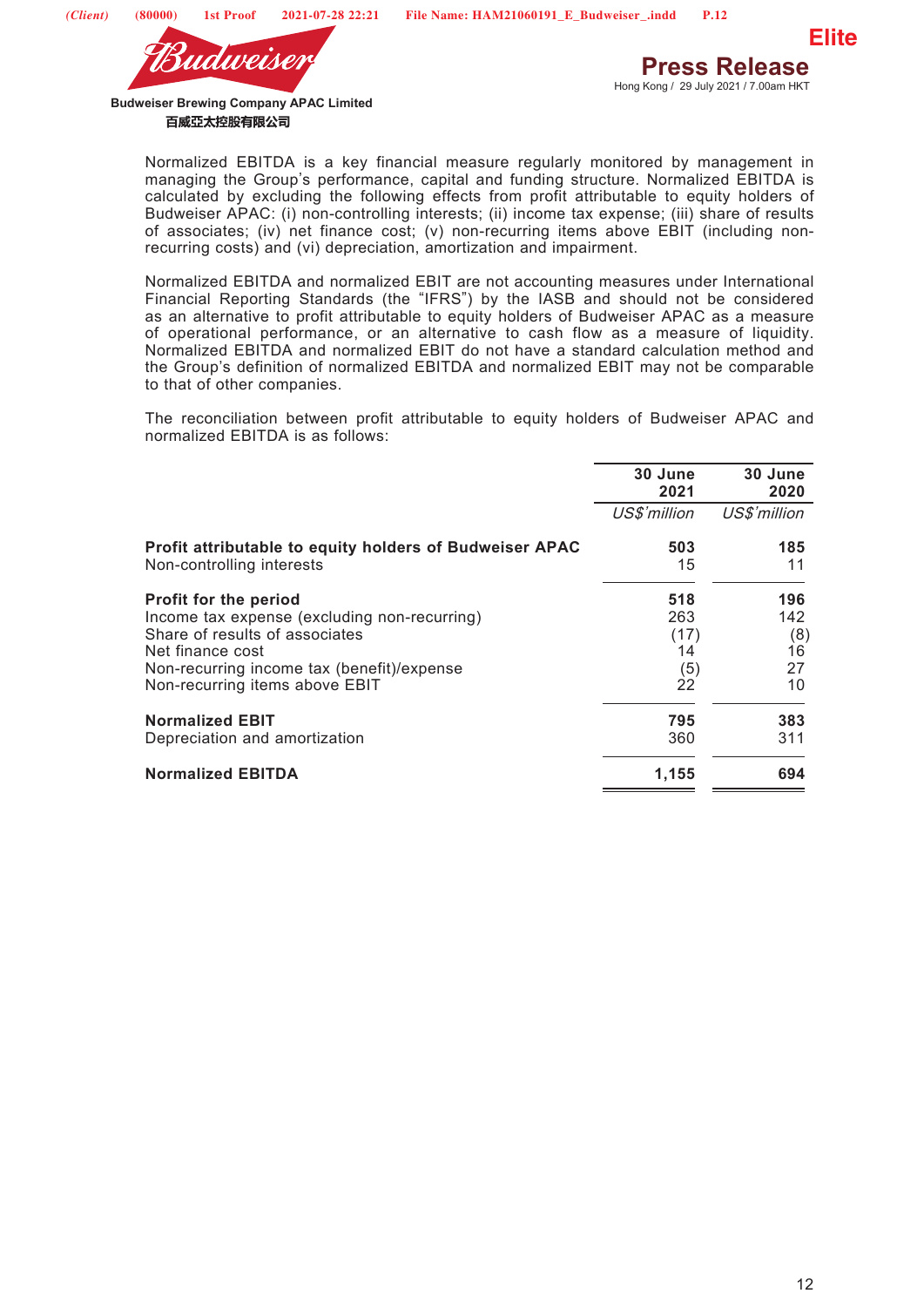

**Elite**

**Budweiser Brewing Company APAC Limited**  百威亞太控股有限公司

## **3. Other operating income**

|                                                                   | 30 June<br>2021 | 30 June<br>2020 |
|-------------------------------------------------------------------|-----------------|-----------------|
|                                                                   | US\$'million    | US\$'million    |
| Grants and incentives<br>Net gain/(loss) on disposal of property, | 38              | 39              |
| plant and equipment and intangible assets                         | 14              |                 |
| Other operating income                                            | 15              | 13              |
| Other operating income                                            | 67              | 51              |

### **4. Non-recurring items**

The non-recurring items included in the unaudited condensed consolidated interim income statement are as follows:

|                                                                                                                | 30 June<br>2021 | 30 June<br>2020 |
|----------------------------------------------------------------------------------------------------------------|-----------------|-----------------|
|                                                                                                                | US\$'million    | US\$'million    |
| Costs arising from COVID response activities<br>Costs associated with initial public offering<br>Restructuring | (22)            | (6)<br>5<br>(9) |
| Impact on profit from operations<br>Non-recurring income tax benefit/(expense)                                 | (22)            | (10)<br>(27)    |
| Net impact on profit                                                                                           | (17)            | (37)            |

The non-recurring restructuring charges primarily relate to organizational alignments. These changes aim to eliminate overlapping organizations or duplicated processes, taking into account the right match of employee profiles with the new organizational requirements. These one-time expenses, as a result of the series of decisions, provide the Group with a lower cost base in addition to a stronger focus on the Group's core activities, quicker decision-making and improvements to efficiency, service and quality.

Refer to Note 5 for further information on non-recurring income tax.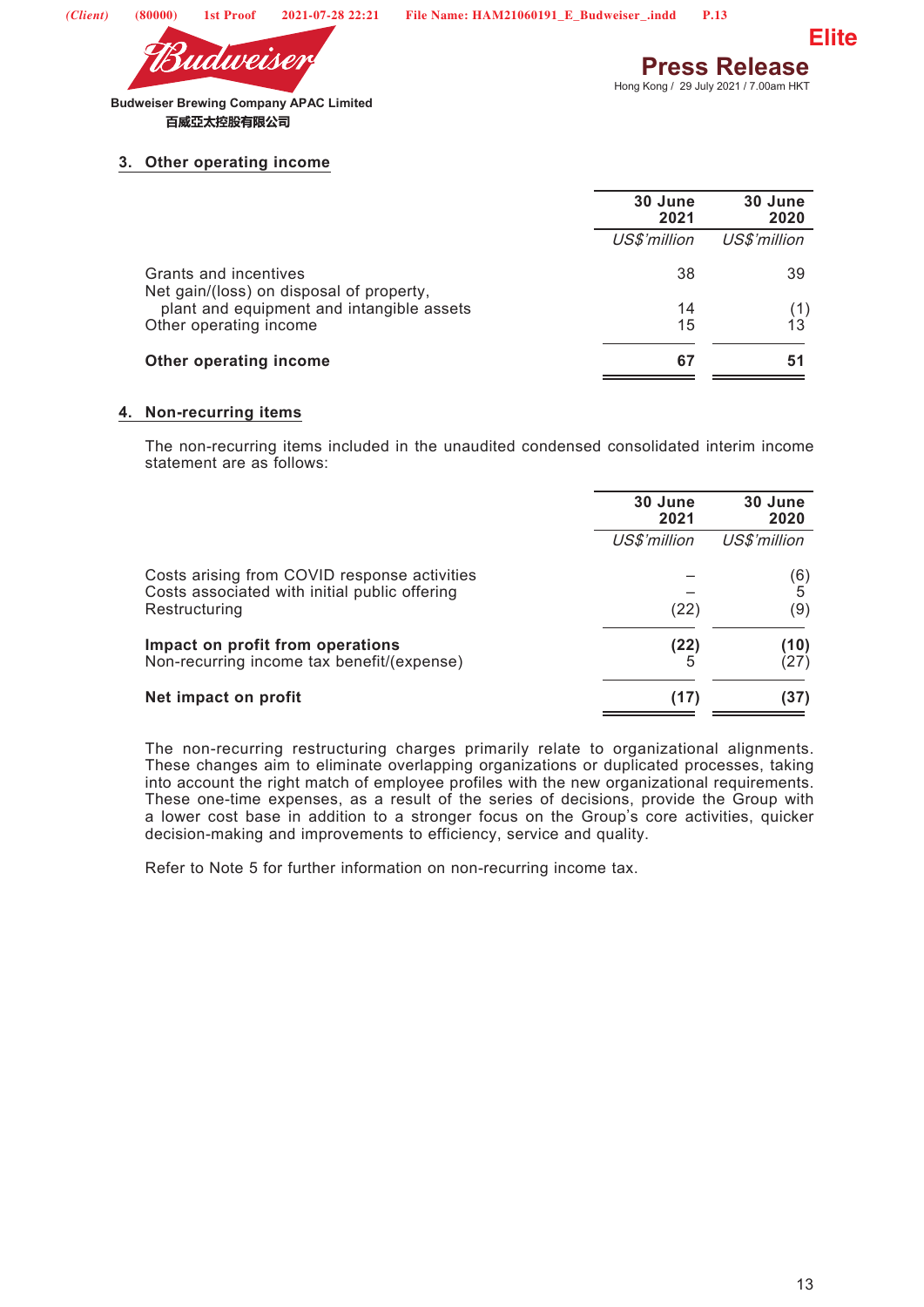



#### **5. Income tax expense**

Income taxes recognized in the unaudited condensed consolidated interim income statement are as follows:

|                                                     | 30 June<br>2021 | 30 June<br>2020 |
|-----------------------------------------------------|-----------------|-----------------|
|                                                     | US\$'million    | US\$'million    |
| Current year<br>Over/(under)provided in prior years | (274)<br>21     | (179)<br>(41)   |
| Current tax expense<br>Deferred tax expense         | (253)<br>(5)    | (220)<br>51     |
| Total income tax expense                            | (258)           | (169)           |
| <b>Effective tax rate</b>                           | 34.0%           | 47.3%           |
| Normalized effective tax rate <sup>5</sup>          | 33.7%           | 38.7%           |

During the year ended 31 December 2020, one of the Group's subsidiaries in China, Anheuser-Busch InBev China Co., Ltd., received an investigation on transfer pricing of transactions from 2010 through 2019. The investigation is on-going at the end of the reporting period and the relevant provision was included in the income tax expense for the year ended 31 December 2020.

During the six months ended 30 June 2020, one of the Group's subsidiaries in South Korea, Oriental Brewery Co., Ltd., received a tax audit covering all taxable items of the subsidiary from 2014 through 2018. Investigation by the local tax authority was completed by 30 June 2020 and the resulting assessment was included in the income tax expense for the six months ended 30 June 2020.

Normalized effective tax rate is not an accounting measure under IFRS and should not be considered as an alternative to the effective tax rate. Normalized effective tax rate method does not have a standard calculation method and the Group's definition of normalized effective tax rate may not be comparable to other companies.

Normalized effective tax rate refers to effective tax rate adjusted for non-recurring items.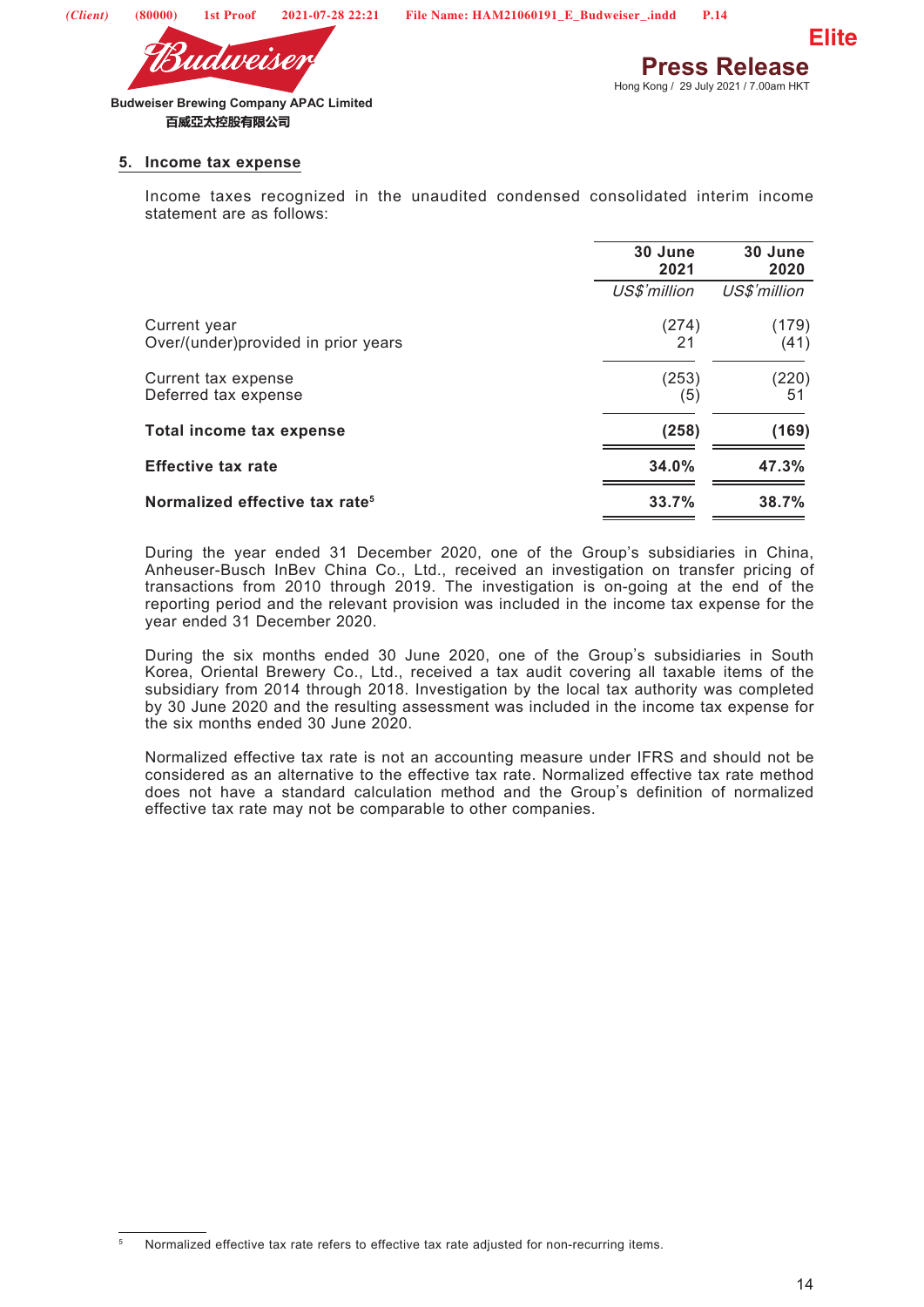

**Press Release**<br>Hong Kong / 29 July 2021 / 7.00am HKT **Elite**

**Budweiser Brewing Company APAC Limited**  百威亞太控股有限公司

## **6. Earnings per share**

The calculation of basic and diluted earnings per share are computed in the tables below.

|                                                                                                  | 30 June<br>2021        | 30 June<br>2020        |
|--------------------------------------------------------------------------------------------------|------------------------|------------------------|
| Profit attributable to equity holders of<br>Budweiser APAC (Million US Dollar)                   | 503                    | 185                    |
| Weighted average number of ordinary<br>shares in issue<br>Basic earnings per share (cent USD)    | 13,220,525,676<br>3.80 | 13,220,469,347<br>1.40 |
|                                                                                                  | 30 June<br>2021        | 30 June<br>2020        |
| Profit attributable to equity holders of<br>Budweiser APAC (Million US Dollar)                   | 503                    | 185                    |
| Weighted average number of<br>ordinary shares in issue<br>Effect of share options and            | 13,220,525,676         | 13,220,469,347         |
| restricted stock units                                                                           | 10,945,528             | 667,646                |
| Weighted average number of<br>ordinary shares (diluted)<br>Diluted earnings per share (cent USD) | 13,231,471,204<br>3.80 | 13,221,136,993<br>1.40 |

The calculation of normalized basic and diluted earnings per share are computed in the tables below.

|                                                                                                          | 30 June<br>2021 | 30 June<br>2020 |
|----------------------------------------------------------------------------------------------------------|-----------------|-----------------|
| Normalized profit attributable to equity<br>holders of Budweiser APAC (Million US Dollar)                | 520             | 222             |
| Weighted average number of<br>ordinary shares in issue<br>Normalized basic earnings per share (cent USD) | 3.93            | 1.68            |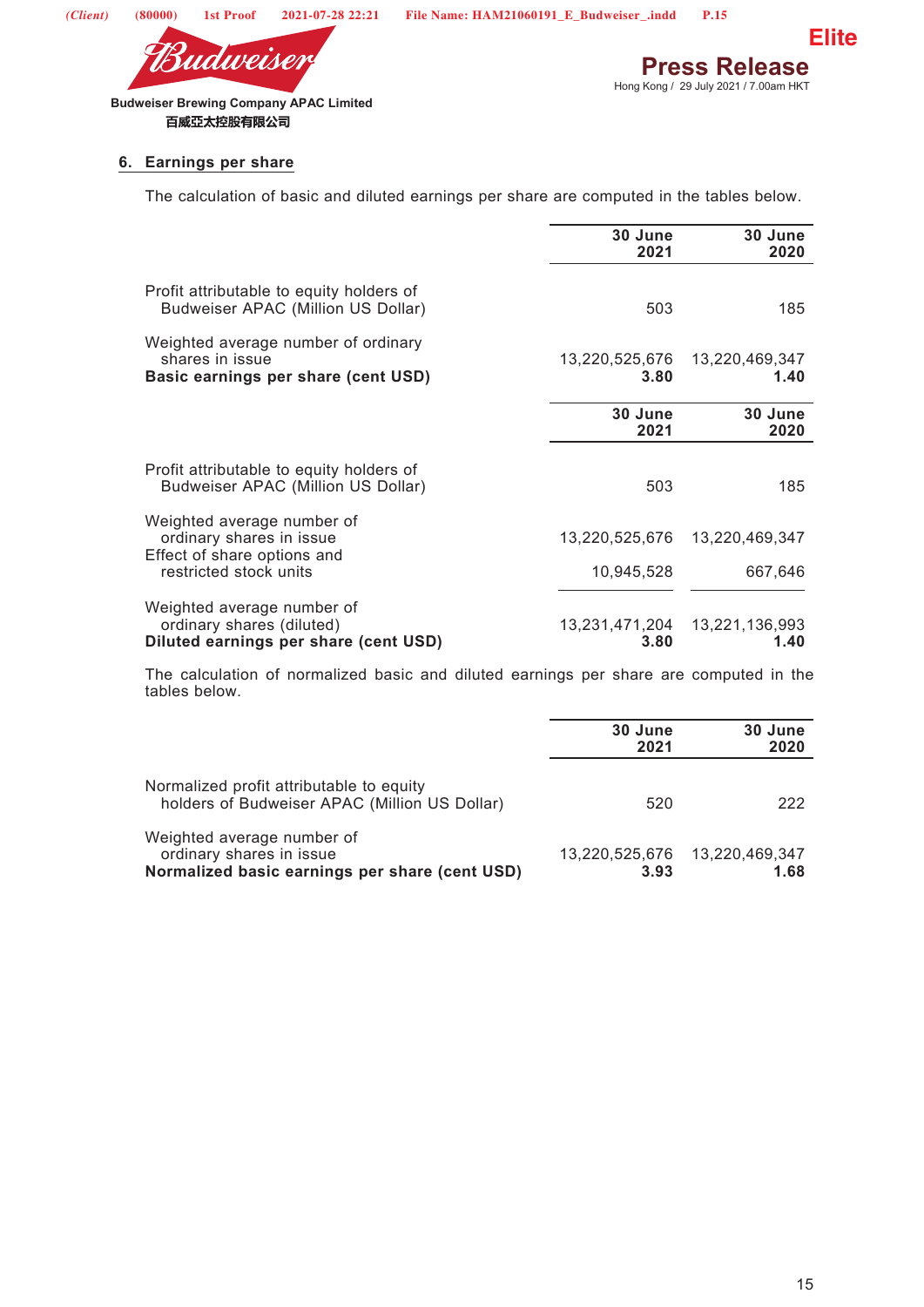



**Elite**

Hong Kong / 29 July 2021 / 7.00am HKT

**Budweiser Brewing Company APAC Limited**  百威亞太控股有限公司

|                                                                                                              | 30 June<br>2021              | 30 June<br>2020           |
|--------------------------------------------------------------------------------------------------------------|------------------------------|---------------------------|
| Normalized profit attributable to equity<br>holders of Budweiser APAC (Million US Dollar)                    | 520                          | 222                       |
| Weighted average number<br>of ordinary shares in issue<br>Effect of share options and restricted stock units | 13,220,525,676<br>10,945,528 | 13,220,469,347<br>667,646 |
| Weighted average number<br>of ordinary shares (diluted)<br>Normalized diluted earnings per share (cent USD)  | 13,231,471,204<br>3.93       | 13,221,136,993<br>1.68    |

The reconciliation of basic and diluted earnings per share to normalized basic and diluted earnings per share are shown in the tables below.

|                                                                                                 | 30 June<br>2021        | 30 June<br>2020      |
|-------------------------------------------------------------------------------------------------|------------------------|----------------------|
| Basic earnings per share (cent USD)<br>Non-recurring items, before tax<br>Non-recurring taxes   | 3.80<br>0.17<br>(0.04) | 1.40<br>0.08<br>0.20 |
| Normalized basic earnings per share (cent USD)                                                  | 3.93                   | 1.68                 |
|                                                                                                 | 30 June<br>2021        | 30 June<br>2020      |
| Diluted earnings per share (cent USD)<br>Non-recurring items, before tax<br>Non-recurring taxes | 3.80<br>0.17<br>(0.04) | 1.40<br>0.08<br>0.20 |
| Normalized diluted earnings per share (cent USD)                                                | 3.93                   | 1.68                 |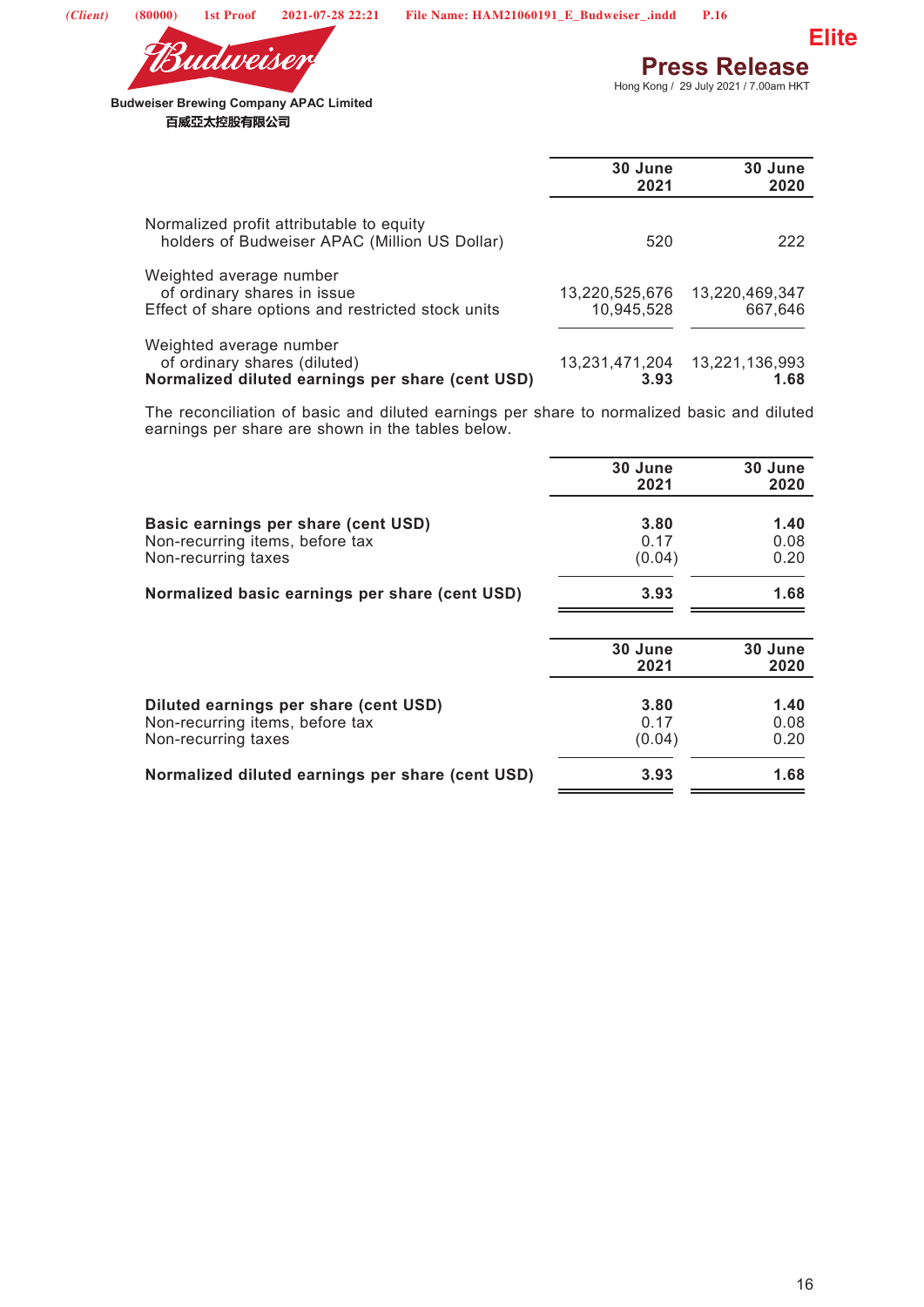



### **7. Trade and other receivables**

|                                            | 30 June<br>2021 | 31 December<br>2020 |
|--------------------------------------------|-----------------|---------------------|
|                                            | US\$'million    | US\$'million        |
| Trade receivables and accrued income       | 556             | 355                 |
| Trade receivables with AB InBev            | 14              | 12                  |
| Indirect tax receivable                    | 110             | 110                 |
| Prepaid expenses                           | 60              | 48                  |
| Other receivables                          |                 | 9                   |
| <b>Current trade and other receivables</b> | 747             | 534                 |
|                                            |                 |                     |

Trade receivables and receivables with AB InBev are due on average less than 90 days from the date of invoicing. Impairment losses on trade receivables of 6 million US dollar and 12 million US dollar were recognized for the six months ended 30 June 2021 and 2020 respectively.

As of 30 June 2021 and 31 December 2020, the aging analysis of current trade receivables and trade receivables with AB InBev, based on due date, is as follows:

|                                                                                 | 30 June<br>2021 | 31 December<br>2020 |
|---------------------------------------------------------------------------------|-----------------|---------------------|
|                                                                                 | US\$'million    | US\$'million        |
| Not past due<br>Past due as of reporting date:                                  | 535             | 333                 |
| Less than 30 days                                                               | 26              | 22                  |
| Between 30 and 59 days                                                          | 4               | 3                   |
| Between 60 and 89 days                                                          | 2               |                     |
| More than 90 days                                                               | 3               | 5                   |
| Net carrying amount of trade receivables<br>and trade receivables with AB InBev | 570             | 367                 |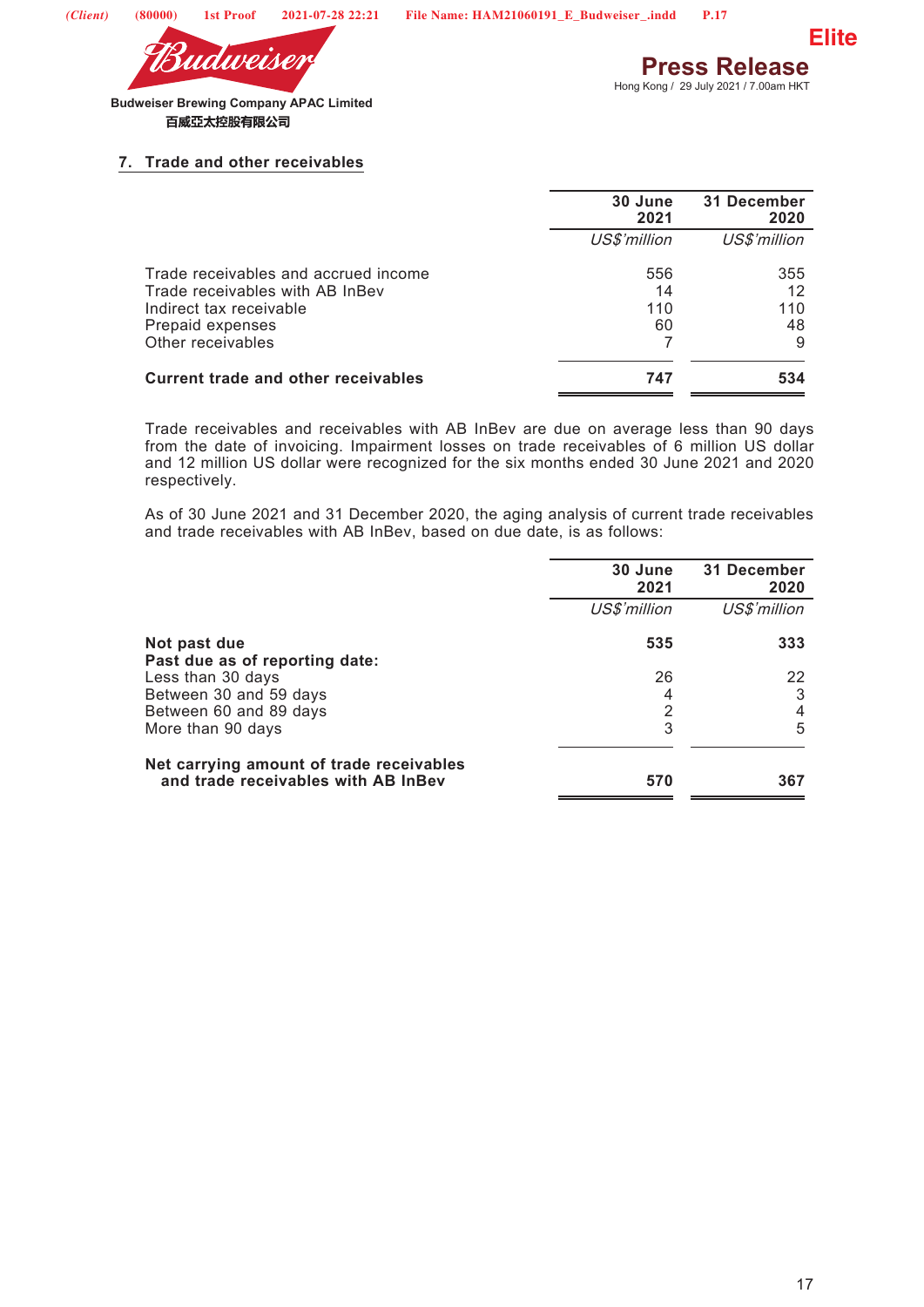

#### **8. Trade and other payables, payables with AB InBev, consigned packaging and contract liabilities**

|                                                       | 30 June<br>2021 | 31 December<br>2020 |
|-------------------------------------------------------|-----------------|---------------------|
|                                                       | US\$'million    | US\$'million        |
| Trade payables and accrued expenses                   | 2,092           | 1,970               |
| Payroll and social security payables                  | 134             | 109                 |
| Indirect taxes payable                                | 393             | 324                 |
| Contingent and deferred consideration on acquisitions | 8               | 114                 |
| Other payables                                        | 167             | 138                 |
| <b>Current trade and other payables</b>               | 2,794           | 2,655               |
|                                                       | 30 June<br>2021 | 31 December<br>2020 |
|                                                       | US\$'million    | US\$'million        |
| <b>Payables with AB InBev</b>                         | 132             | 142                 |

The Group pays the outstanding balances to the creditors according to the credit terms. Trade payables and payables to AB InBev are on average due within 120 days from the invoice date. As of 30 June 2021 and 31 December 2020 trade payables and payables to AB InBev were 2,224 million US dollar and 2,112 million US dollar respectively.

As of 30 June 2021 and 31 December 2020, the aging analysis of current trade payables and payables with AB InBev, based on due date, is as follows:

|                                                                     | 30 June<br>2021 | 31 December<br>2020 |  |  |
|---------------------------------------------------------------------|-----------------|---------------------|--|--|
|                                                                     | US\$'million    | US\$'million        |  |  |
| Not past due<br>Past due as of reporting date:                      | 2,117           | 1,963               |  |  |
| Less than 30 days                                                   | 16              | 70                  |  |  |
| Between 30 and 89 days                                              | 15              | 8                   |  |  |
| More than 90 days                                                   | 76              | 71                  |  |  |
| Net carrying amount of trade payables<br>and payables with AB InBev | 2,224           | 2,112               |  |  |
|                                                                     |                 |                     |  |  |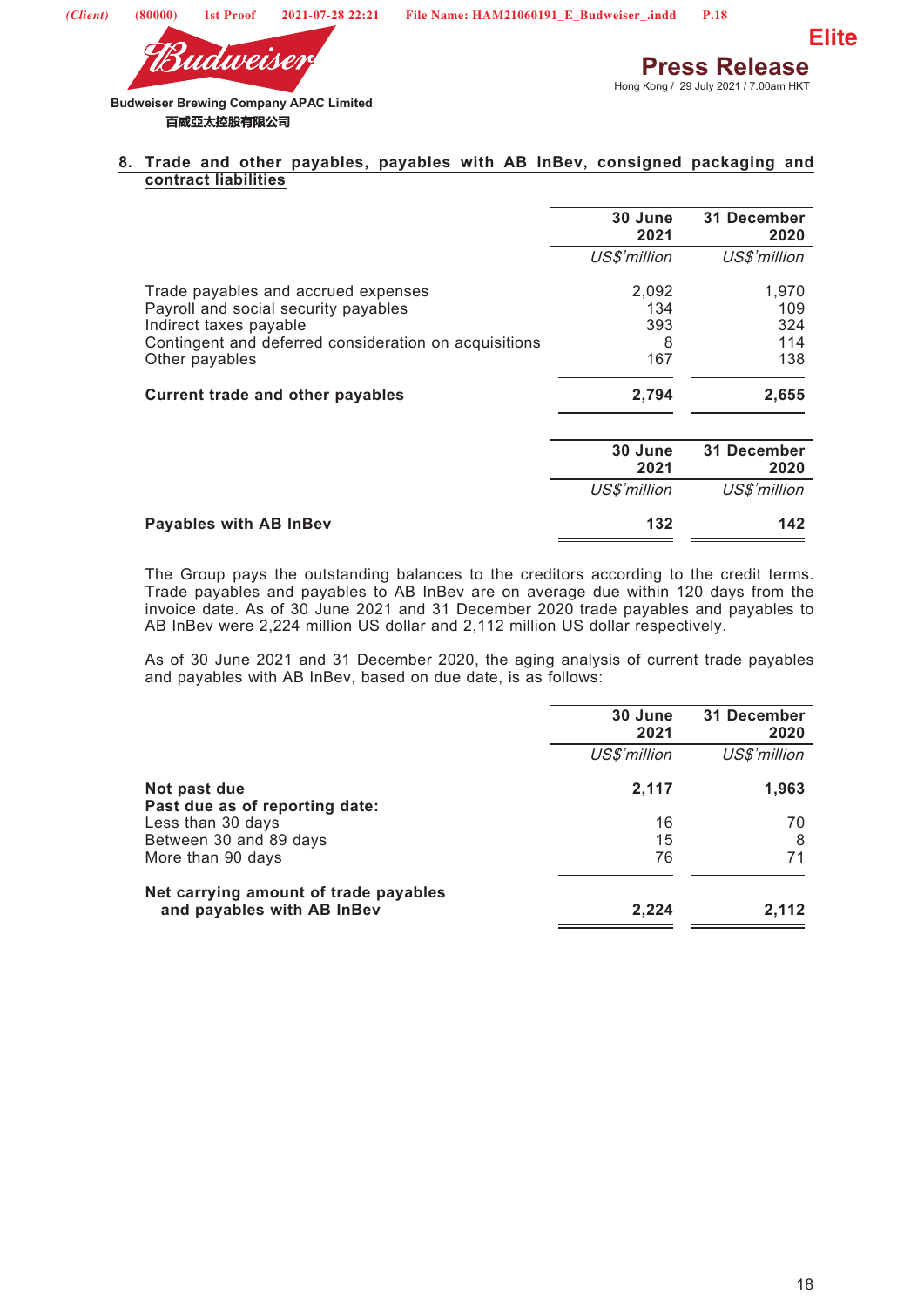



Hong Kong / 29 July 2021 / 7.00am HKT

**Budweiser Brewing Company APAC Limited**  百威亞太控股有限公司

| 30 June<br>2021 | 31 December<br>2020 |
|-----------------|---------------------|
| US\$'million    | US\$'million        |
| 426<br>896      | 356<br>1,093        |
| 1.322           | 1.449               |
|                 |                     |

Consigned packaging represents deposits paid by the Group's customers for use of the Group's returnable packaging which are assets controlled by the Group.

The majority of the contract liabilities balance at the beginning of the period was recognized as revenue for the year ended 31 December 2020 or has been recognized as revenue during the six months ended 30 June 2021.

#### **9. Dividends**

On 30 April 2021, a final dividend of US dollar 2.83 cents per share (equivalent to HK dollar 21.96 cents per share) was approved by the shareholders at the annual general meeting of the Company. This final dividend was paid out on 23 June 2021. The total dividend payment for the 2020 fiscal year of 374 million US dollar was recognized during the six months ended 30 June 2021 in the unaudited condensed consolidated financial statements.

On 15 May 2020, a final dividend of US dollar 2.63 cents per share (equivalent to HK dollar 20.39 cents per share) was approved by the shareholders at the annual general meeting of the Company. This final dividend was paid out on 24 June 2020. The dividend payment for the equity holders of Budweiser APAC for the 2019 fiscal year of 348 million US dollar was recognized during the six months ended 30 June 2020 in the unaudited condensed consolidated interim financial statements.

No dividends were declared or proposed during the six months ended 30 June 2021.

#### **10. Subsequent events**

Subsequent to the period end, the Group entered into a total of 500 million US dollar sustainability-linked loan revolving credit facilities, with a three-year term and interest rates tied to the Group's sustainability performance based on pre-determined ESG targets.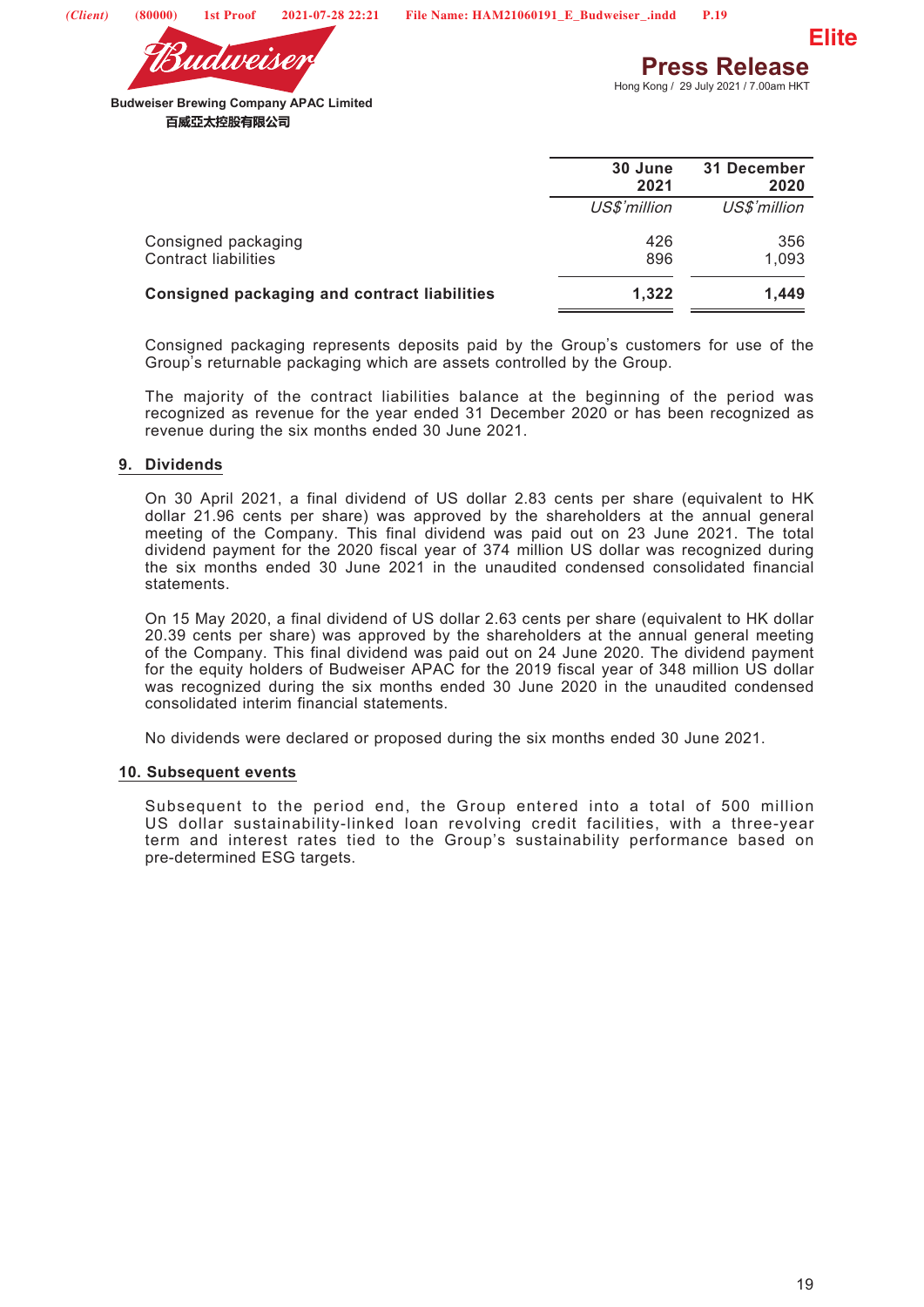

udweise

# **CORPORATE GOVERNANCE**

The Company is committed to achieving high standards of corporate governance with a view to safeguarding the interests of our shareholders. The Company has complied with the Code Provisions of the Corporate Governance Code contained in Appendix 14 to the Listing Rules during the six months ended on 30 June 2021, save for code provision A.2.1 which provides that the roles of chair and chief executive should be separate and should not be performed by the same individual, as disclosed in further detail in the Corporate Governance Report in the Company's 2020 Annual Report.

# **DIRECTORS' PARTICULARS**

On 22 July 2021, Michel Doukeris was appointed as Co-Chair of the Board and succeeded Carlos Brito in all relevant Board positions in connection with Michel succeeding Brito as the CEO of AB InBev, the parent company of the Company, on 1 July 2021. After being succeeded by Michel as CEO of AB InBev, Brito decided to step down from related board positions in all AB InBev group public companies, including the Board, on which the AB InBev CEO generally serves. As disclosed in the Company's announcement dated 22 July 2021, Brito confirmed that he has no disagreement with the Board and that he is not aware of any matter in connection with his stepping down that needs to be brought to the attention of the shareholders of the Company.

The Board would like to extend their warm welcome to Michel in joining the Group and thank Brito for his dedicated service and commitment to the Group during his tenure.

# **PURCHASE, SALES OR REDEMPTION OF LISTED SECURITIES**

For the six months ended 30 June 2021, neither the Company nor its subsidiaries purchased, sold or redeemed any of the Company's listed securities.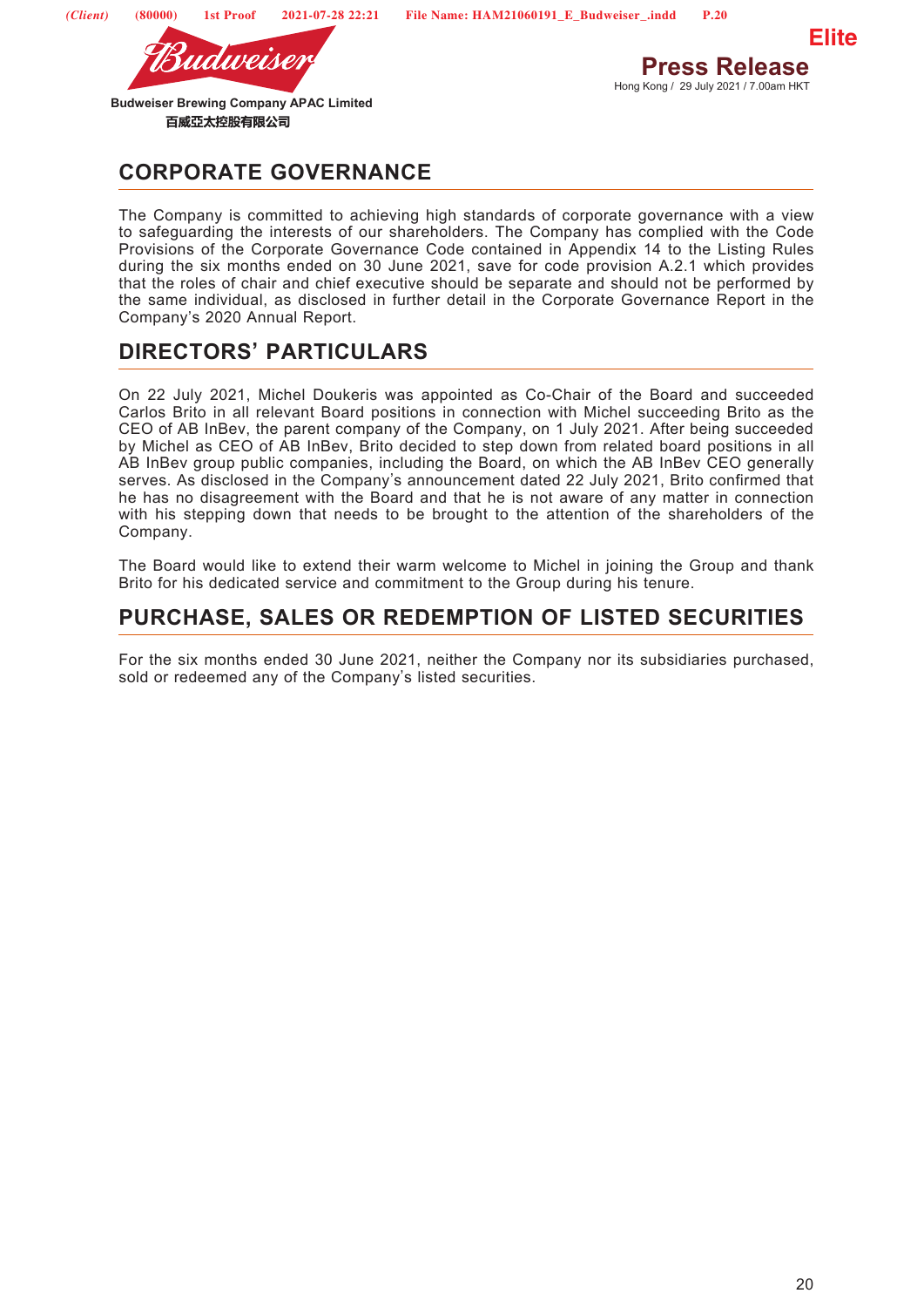

**Press Release** Hong Kong / 29 July 2021 / 7.00am HKT

**Elite**

**Budweiser Brewing Company APAC Limited**  百威亞太控股有限公司

# **FURTHER INFORMATION**

To facilitate the understanding of Budweiser APAC's underlying performance, the analyses of growth, including all comments in this press release, unless otherwise indicated, are based on organic growth and normalized numbers. In other words, financials are analyzed eliminating the impact of changes in currencies on translation of foreign operations, and scope changes. Scope changes represent the impact of acquisitions and divestitures, the start or termination of activities or the transfer of activities between segments, curtailment gains and losses and year over year changes in accounting estimates and other assumptions that management does not consider as part of the underlying performance of the business.

Whenever presented in this document, all performance measures (EBITDA, EBIT, profit, tax rate, EPS) are presented on a "normalized" basis, which means they are presented before non-recurring items, unless otherwise indicated. Non-recurring items are either income or expenses which do not occur regularly as part of the normal activities of Budweiser APAC. They are presented separately because they are important for the understanding of the underlying sustainable performance of Budweiser APAC due to their size or nature. Normalized measures are additional measures used by management and should not replace the measures determined in accordance with IFRS as an indicator of Budweiser APAC's performance.

In particular, normalized EBITDA, normalized EBIT and normalized effective tax rate are not accounting measures under IFRS accounting. Normalized EBITDA and normalized EBIT should not be considered as an alternative to profit attributable to equity holders as a measure of operational performance, or an alternative to cash flow as a measure of liquidity. Normalized effective tax rate should not be considered as an alternative to the effective tax rate. Normalized EBITDA, normalized EBIT and normalized effective tax rate do not have a standard calculation method and the Group's definition may not be comparable to that of other companies.

Values in the figures and annexes may not add up, due to rounding.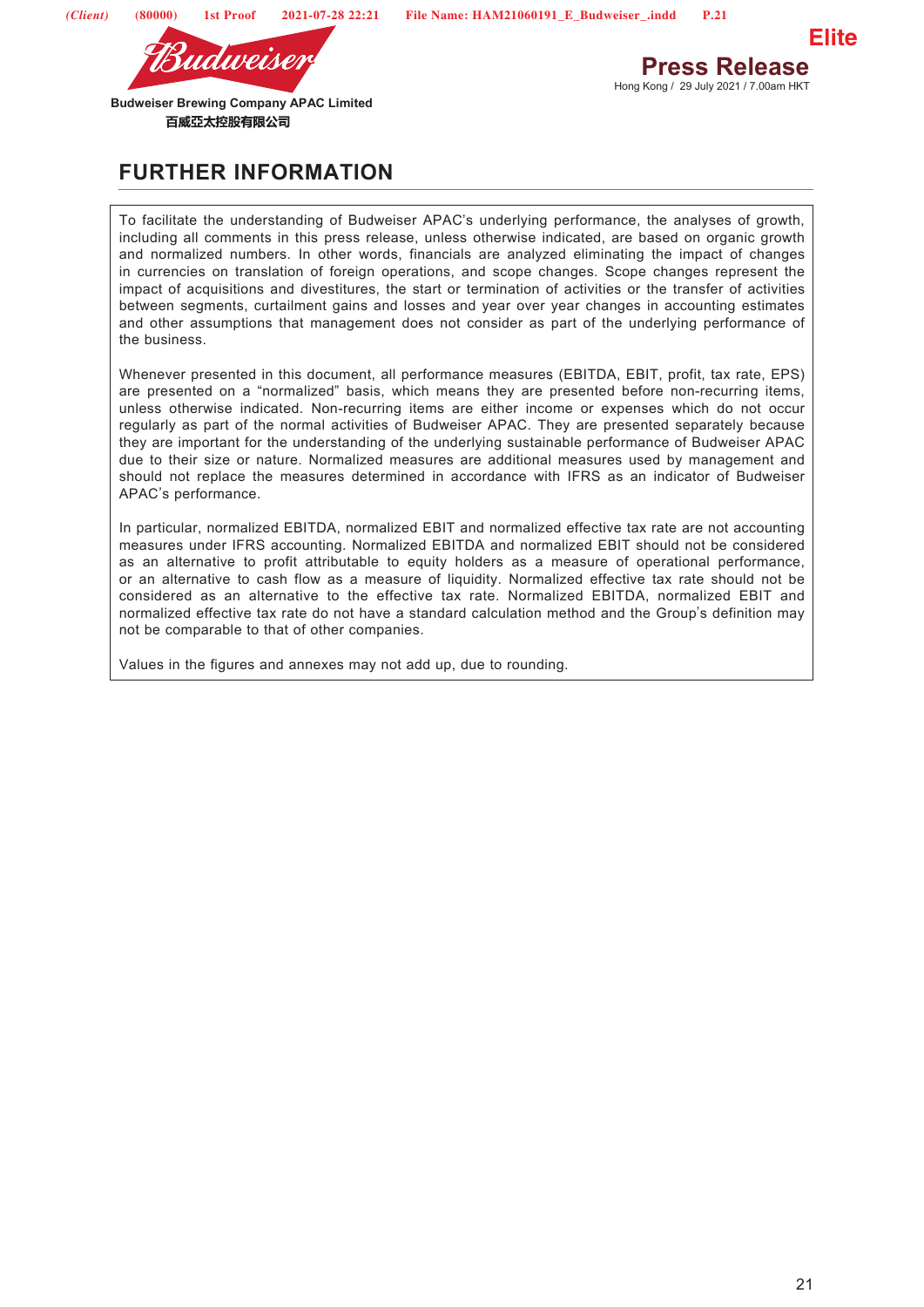



## **Press Release** Hong Kong / 29 July 2021 / 7.00am HKT

#### **Legal disclaimer**

This release contains "forward-looking statements". These statements are based on the current expectations and views of future events and developments of the management of Budweiser APAC and are naturally subject to uncertainty and changes in circumstances. Forward-looking statements include statements typically containing words or phrases such as "will likely result", "are expected to", "will continue", "is anticipated", "anticipate", "estimate", "project", "may", "might", "could", "believe", "expect", "plan", "potential", "we aim", "our goal", "our vision", "we intend" or similar expressions that are forward-looking statements. All statements other than statements of historical facts are forward-looking statements. You should not place undue reliance on these forward-looking statements, which reflect the current views of the management of Budweiser APAC, are subject to numerous risks and uncertainties about Budweiser APAC and are dependent on many factors, some of which are outside of Budweiser APAC's control. There are important factors, risks and uncertainties that could cause actual outcomes and results to be materially different, including but not limited to, the effects of the COVID pandemic and uncertainties about its impact and duration and the risks and uncertainties relating to Budweiser APAC as described in the prospectus of Budweiser APAC dated 18 September 2019, 2020 Annual Report and other documents that Budweiser APAC has made public. Other unknown or unpredictable factors could cause actual results to differ materially from those in the forward-looking statements.

The forward-looking statements should be read in conjunction with the other cautionary statements that are included elsewhere, including Budweiser APAC's prospectus dated 18 September 2019, 2020 Annual Report and any other documents that Budweiser APAC has made public. Any forward-looking statements made in this communication are qualified in their entirety by these cautionary statements and there can be no assurance that the actual results or developments anticipated by Budweiser APAC will be realized or, even if substantially realized, that they will have the expected consequences to, or effects on, Budweiser APAC or its business or operations. Except as required by law, Budweiser APAC undertakes no obligation to publicly update or revise any forward-looking statements, whether as a result of new information, future events or developments or otherwise.

The Second Quarter of 2020 (2Q20) and 2021 (2Q21) financial data set out in Annex 1 of this press release and the calculation of organic growth figures set out in Annex 2 of this press release are unaudited and prepared based on the Group's internal records and management accounts and have not been reviewed or audited by independent auditors. Shareholders and potential investors are advised not to place undue reliance on the unaudited results.

The Half-Year (1H21) financial data set out in this press release is unaudited and prepared based on the Group's internal records and management accounts and has been reviewed but not audited by independent auditors. Shareholders and potential investors are advised not to place undue reliance on the unaudited results.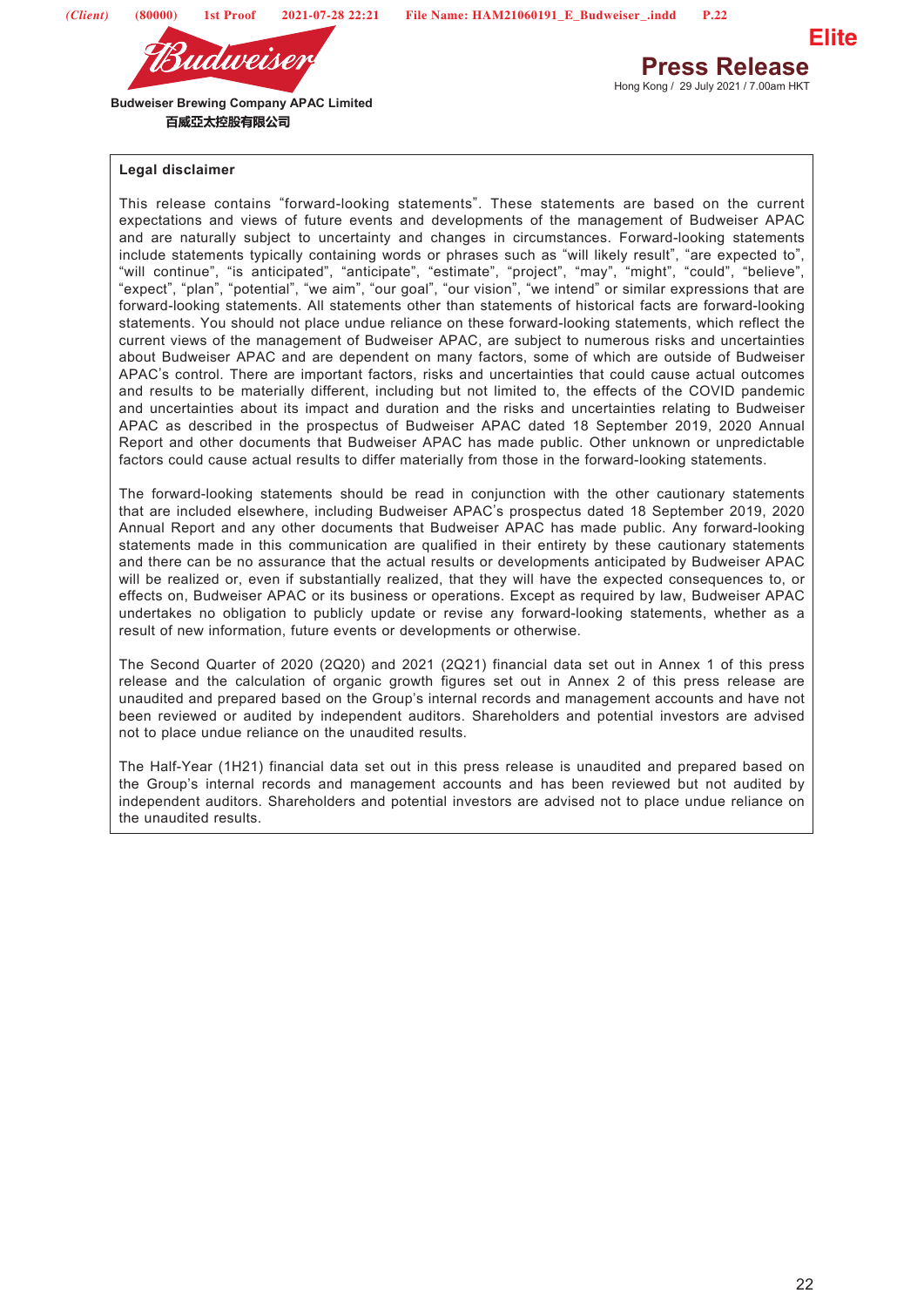

**Press Release** Hong Kong / 29 July 2021 / 7.00am HKT **Elite**

**CONFERENCE CALL**

**Thursday, 29 July 2021**

#### **11:30a.m. Hong Kong Time**

Please refer to dial-in details on our website at http://budweiserapac.com/en/Events.html

#### **About Budweiser Brewing Company APAC Limited**

**Budweiser Brewing Company APAC Limited** is the largest beer company in Asia Pacific, with leadership positions in premium and super premium beer segments. It brews, imports, markets, distributes and sells a portfolio of more than 50 beer brands, including Budweiser®, Stella Artois®, Corona®, Hoegaarden®, Cass® and Harbin®. In recent years, the Company has expanded beyond beer into new categories such as ready-to-drink, energy drinks and spirits. Its principal markets are China, South Korea, India and Vietnam. Budweiser APAC operates more than 50 breweries and has over 25,000 colleagues across Asia Pacific.

Budweiser APAC is listed on the Hong Kong Stock Exchange under the stock code "1876" and is a Hang Seng Composite Index member. The Company is a subsidiary of Anheuser-Busch InBev SA/NV, which has over 600 years of brewing heritage and an extensive global presence.

For more details, please visit our website at: http://www.budweiserapac.com.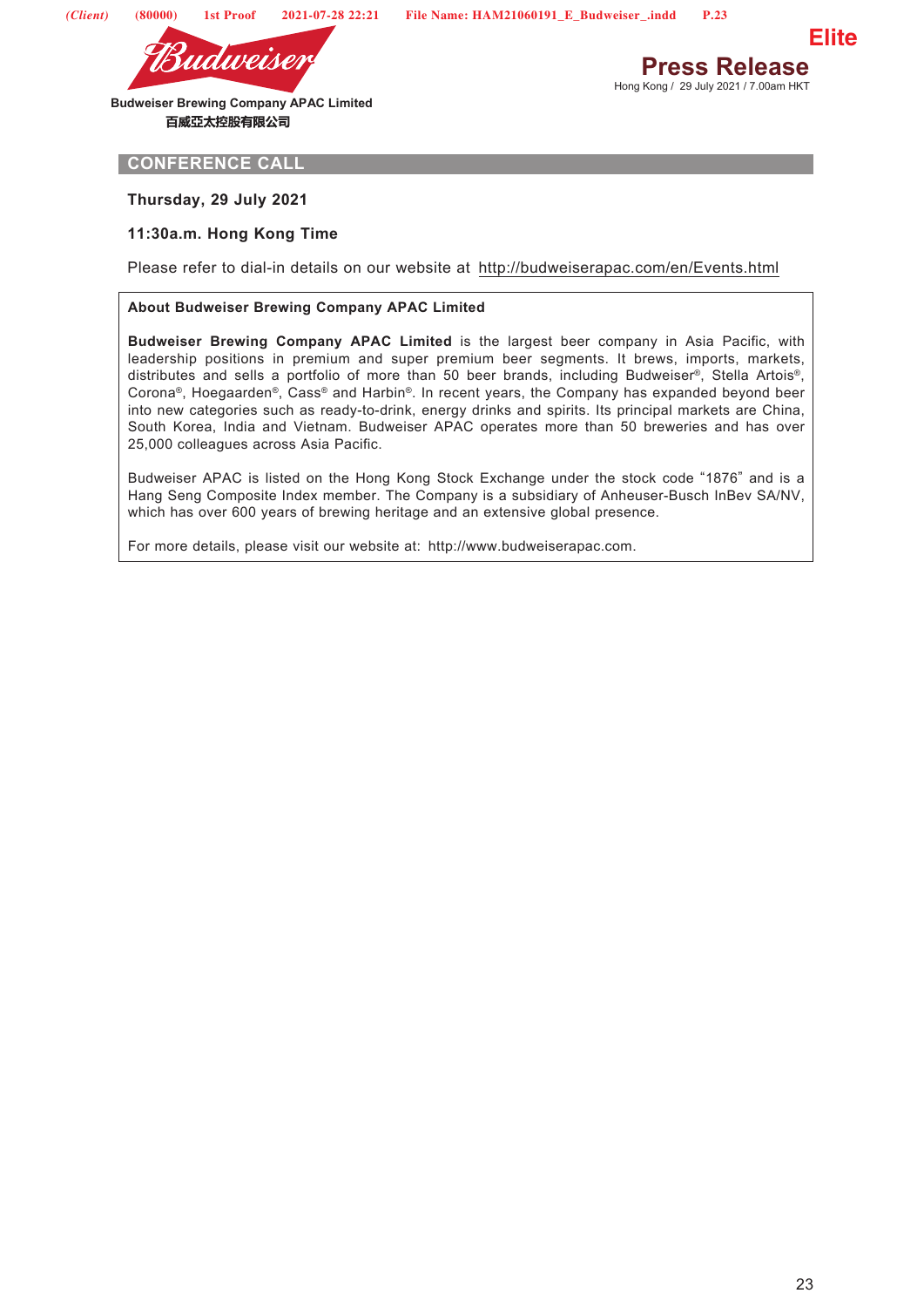

**Sudweise** 

**Press Release** Hong Kong / 29 July 2021 / 7.00am HKT

## **ANNEX 1 – UNAUDITED 2Q21 FINANCIAL INFORMATION**

The information below is prepared based on the Group's internal records and management accounts to provide additional information on our second quarter of 2020 (2Q20) and 2021 (2Q21) financial data. These data have not been reviewed or audited by independent auditors. Shareholders and potential investors are advised not to place undue reliance on the unaudited results.

**Consolidated performance (million USD)**

|                                                                                                                                                            | <b>2Q21</b>                                             | <b>2Q20</b>                                           | Organic<br>growth                                                    |
|------------------------------------------------------------------------------------------------------------------------------------------------------------|---------------------------------------------------------|-------------------------------------------------------|----------------------------------------------------------------------|
| <b>Total volumes (thousand his)</b>                                                                                                                        | 25,094                                                  | 25.961                                                | $-3.9%$                                                              |
| <b>Revenue</b><br>Gross profit<br>Gross margin<br><b>Normalized EBITDA</b><br>Normalized EBITDA margin<br><b>Normalized EBIT</b><br>Normalized EBIT margin | 1.851<br>1,019<br>55.1%<br>627<br>33.9%<br>453<br>24.5% | 1.619<br>904<br>55.8%<br>523<br>32.3%<br>369<br>22.8% | 4.2%<br>4.5%<br>16 bps<br>$8.0\%$<br>$117$ bps<br>10.4%<br>$138$ bps |
| Profit attributable to equity holders of Budweiser APAC<br>Normalized profit attributable to equity holders of<br><b>Budweiser APAC</b>                    | 270<br>284                                              | 226<br>228                                            |                                                                      |